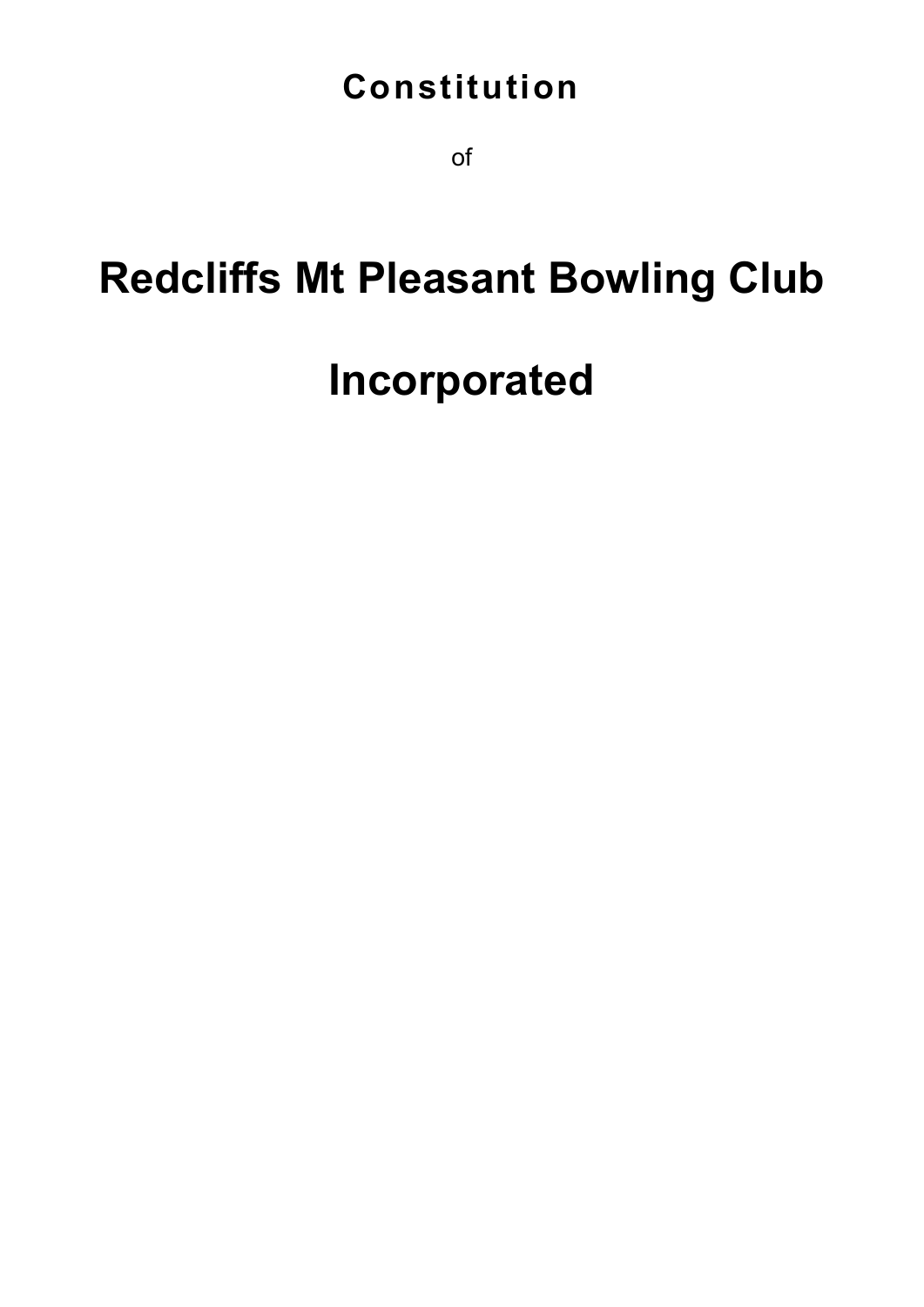#### **Contents**

- **1 NAME**
- **2 INTERPRETATION**
- **3 OFFICE**
- **4 OBJECTS**
- **5 POWERS**
- **6 MEMBERSHIP**
	- **6.1 Categories of Membership**
	- **6.2 Applications for Membership**
	- **6.3 Life Membership**
	- **6.4 Resignation of Membership**
- **7 SUSPENSION AND TERMINATION OF MEMBERSHIP**
	- **7.1 Definition**
	- **7.2 Suspension/Termination of Member**
	- **7.3 Opportunity to be Heard**
	- **7.4 Notification of Decision**
	- **7.5 Appeal of Club Decision**
	- **7.6 Effect of Suspension/Termination**
	- **7.7 Suspension/Termination by Centre or Bowls NZ**
	- **7.8 Members Rights on Cessation of Membership**
	- **7.9 Reinstatement by Club**
- **8 MEMBERS RIGHTS AND OBLIGATIONS**
- **9 REGISTER OF MEMBERS**
	- **9.1 Membership Return**
	- **9.2 Filing Annual Return**
	- **9.3 Inspection of Register**
- **10 SUBSCRIPTIONS**
- **11 BOARD**
- **12 NOMINATIONS & ELECTION OF BOARD AND BOWLS COMMITTEES**
	- **12.1 Nominations to be Called**
	- **12.2 Election**
	- **12.3 Bowls Committees**
	- **12.4 Term of Office**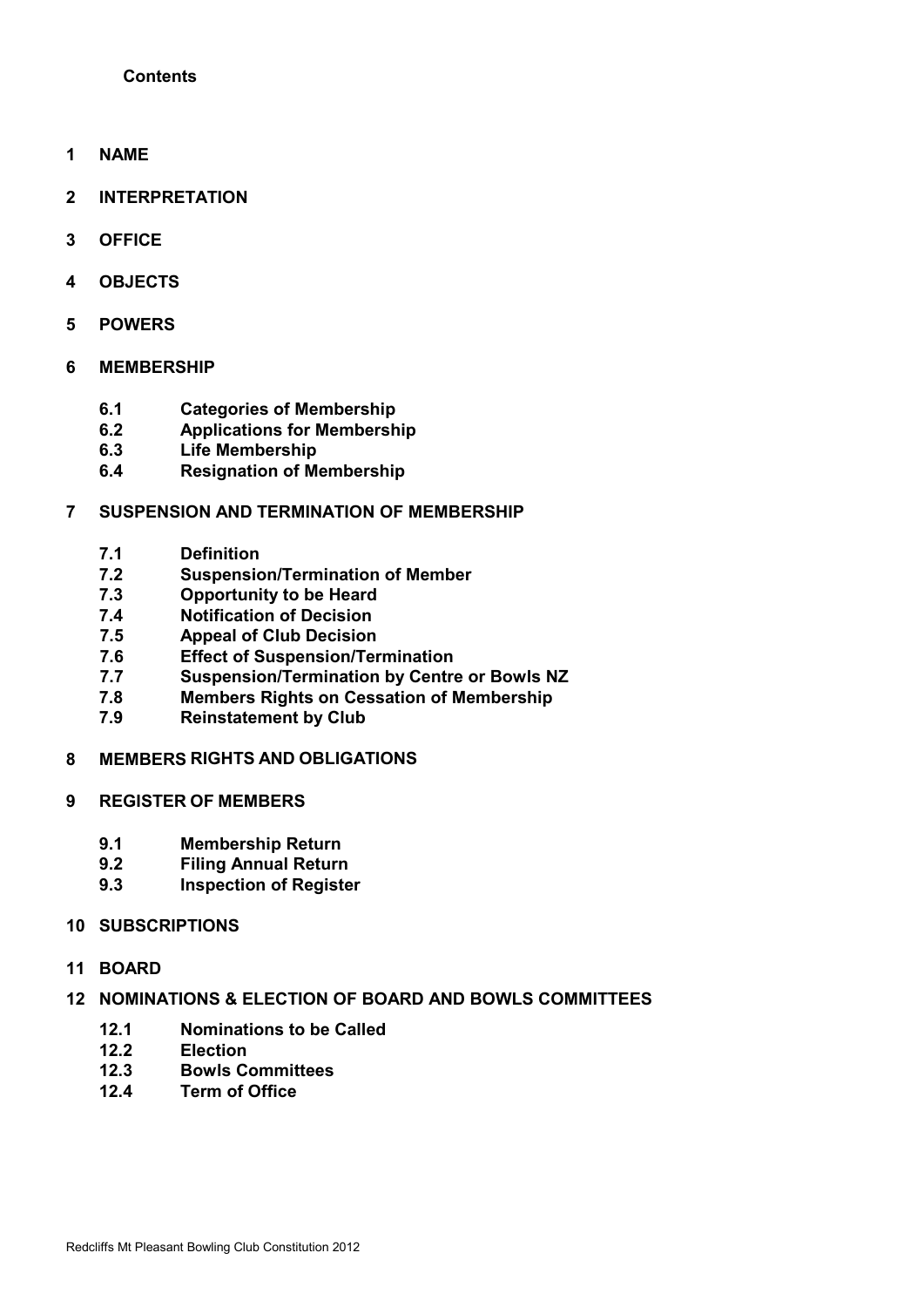#### **13 PATRON**

#### **14 PROCEEDINGS OF BOARD**

- **14.1 Number of Meetings**
- **14.2 Convening of Meetings**
- **14.3 Notice of Meetings**
- **14.4 Voting**
- **14.5 Minutes**
- **14.6 Quorum**
- **14.7 Attendance**
- **14.8 Conference Calls**
- **14.9 Chairperson**
- **15 POWERS AND DUTIES OF BOARD**
	- **15.1 Overall Power**
	- **15.2 Powers and Duties**
- **16 SECRETARY AND TREASURER**
	- **16.1 Secretary – Duties**
	- **16.2 Treasurer – Duties**
- **17 BOWLS COMMITTEES**
- **18 BOARD APPOINTMENTS**
- **19 GENERAL MEETINGS**
	- **19.1 Annual General Meeting**
	- **19.2 Notices of Motion**
	- **19.3 Special General Meeting**
	- **19.4 Meeting Chairperson**
	- **19.5 Procedure**
	- **19.6 Minutes**
- **20 QUORUM**
- **21 AWARDS**
- **22 DISCIPLINE**
	- **22.1 Disciplinary Process**
	- **22.2 Misconduct Defined**
	- **22.3 Club Defined**
	- **22.4 Official Defined**
	- **22.5 Procedure for Misconduct**
- **23 DISPUTES**
	- **23.1 Dispute Process**
	- **23.2 Dispute Defined**
	- **23.3 Dispute Excludes**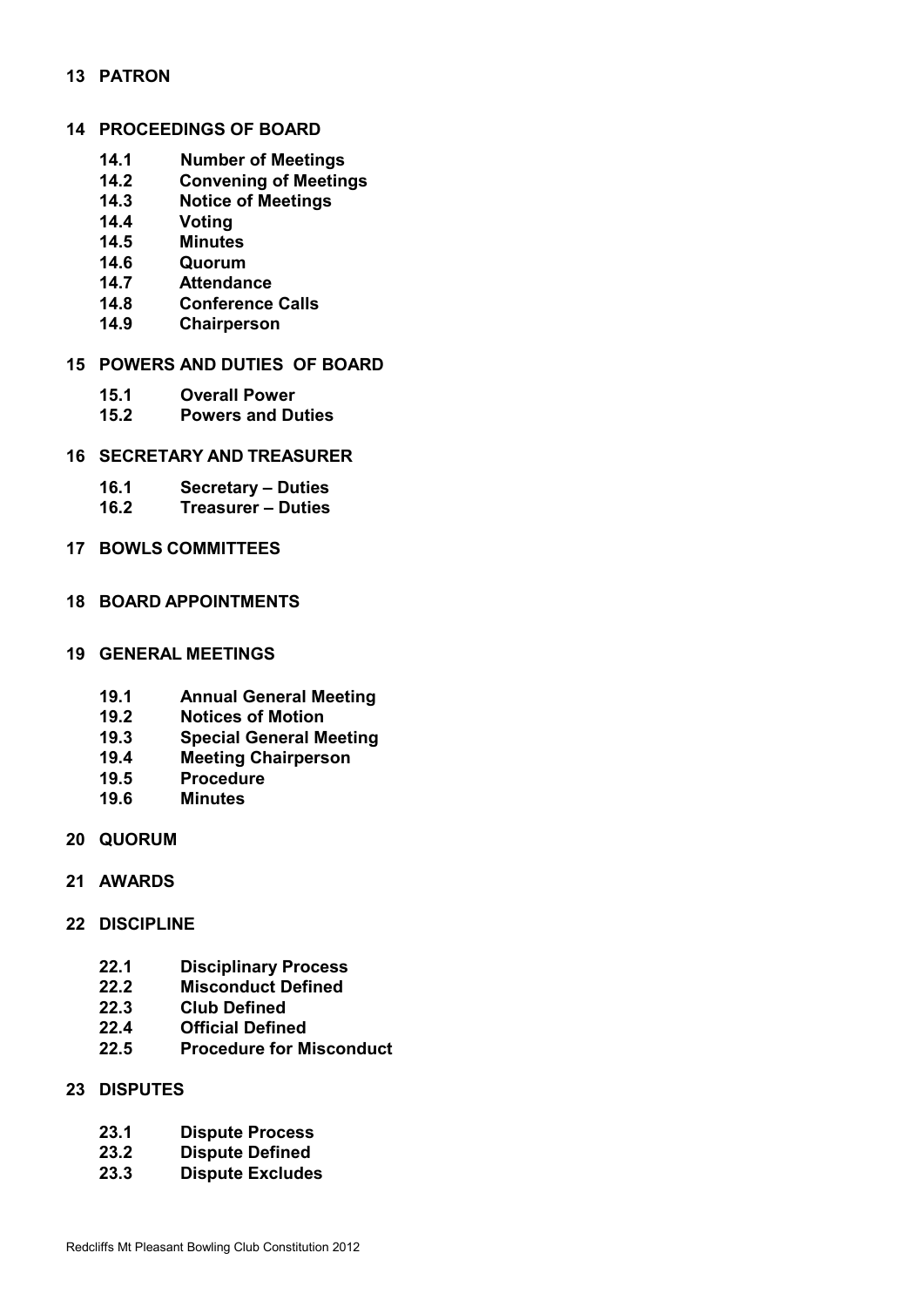- **23.4 Application of Rule 23.1**
- **23.5 Club Defined**
- 
- **23.6 Official Defined 23.7 Procedure for Dispute**

#### **24 CLUB SPECIAL OR JUDICIAL COMMITTEE**

- **24.1 Composition**
- **24.2 Functions**
- **24.3 Procedure**
- **24.4 Decisions**

#### **25 APPEALS**

- **25.1 Appeal Process**
- **25.2 Decisions**
- **25.3 Procedure**
- **25.4 Stay of Execution**
- **26 LAWS OF THE GAME**
- **27 CLUB REGULATIONS**
	- **27.1 Club Board to Determine**
	- **27.2 Application**
	- **27.3 Alterations**
- **28 MONETARY GAIN**
- **29 COLOURS**
- **30 ALTERATIONS TO CONSTITUTION**
- **31 WINDING UP, DISSOLUTION AND LIQUIDATION**
- **32 COMMON SEAL**
- **33 INDEMNITY**
- **34 MATTERS NOT PROVIDED FOR**
- **35 AUDITOR**
- **36 FINANCIAL**
- **37 NOTICES**
- **38 PRIVACY ACT 1993**
- **39 TRANSITIONAL PROVISIONS**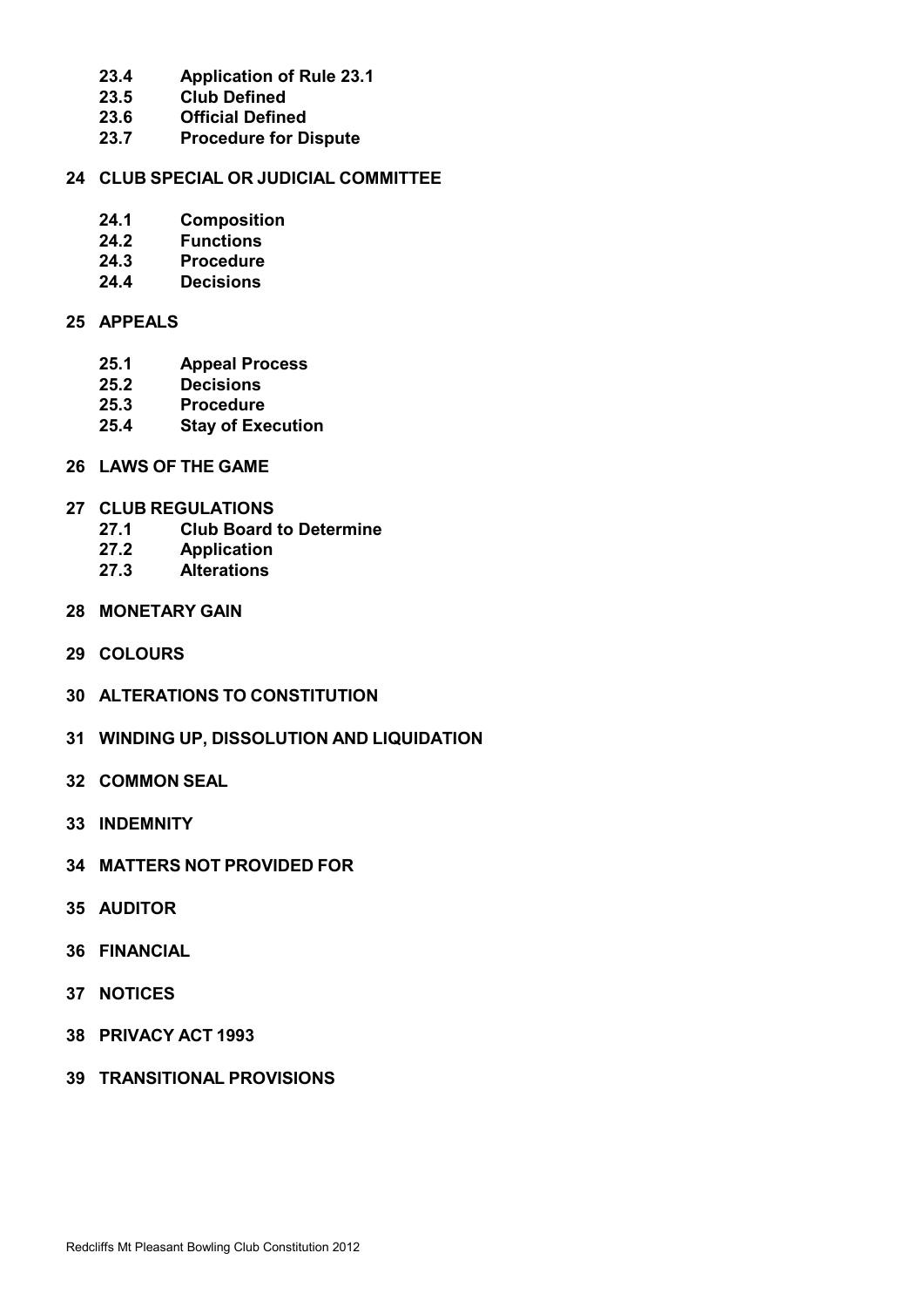### **1 Name**

The name of the Club shall be the **"Redcliffs Mt Pleasant Bowling Club Incorporated"**, which is abbreviated in this Constitution as **"the Club".**

## **2 Interpretation**

In this Constitution, unless the context otherwise requires:

**"Amalgamated Club"** means a Club comprising both female Members and male Members.

**"Annual General Meeting"** means the annual general meeting of the Club convened pursuant to Rule 20.1 of this Constitution.

**"Appointed Personnel"** means individuals who are appointed by the Board to positions of responsibility (and who are not employees or Officers) and includes coaches, voluntary green keepers, umpires, tournament directors and convenors of social, clubhouse, bar and catering committees.

**"Bowls Team"** means a pair, four, or triple of bowls players.

"**Bowls Side"** means a Bowls Team including singles players plus a coach, manager and/or other Official.

**"Bowls NZ"** means Bowls New Zealand Incorporated.

**"Bowls NZ Board"** means the Board of Bowls NZ.

**"Bowls NZ Constitution"** means the constitution of Bowls NZ.

**"Bowls NZ Regulations"** means the regulations of Bowls NZ made in accordance with the Bowls NZ Constitution.

**"Capitation Fees"** means fees payable by the Club to the Centre based on the number of members under the jurisdiction of the Club as at the previous  $31<sup>st</sup>$  day of December.

**"Centre" and "the Centre"** means Bowls Canterbury Incorporated.

**"Centre Board"** means the management committee, board, or other committee however described of the Centre that is responsible for the governance of the Centre.

**"Centre Board Member"** means a person appointed to the Centre Board.

**"Centre Constitution"** means the constitution of the Centre.

**"Centre District"** means the geographical area from the Conway River in the north and the Rangitata River in the south and inland to the Alps.

**"Centre Regulations"** means the regulations of the Centre.

**"Club" and "the Club"** means Redcliffs Mt Pleasant Bowling Club Incorporated and for the purposes of Rules 22.3 and 23.5, the Club also has the extended meaning given to it pursuant to those Rules.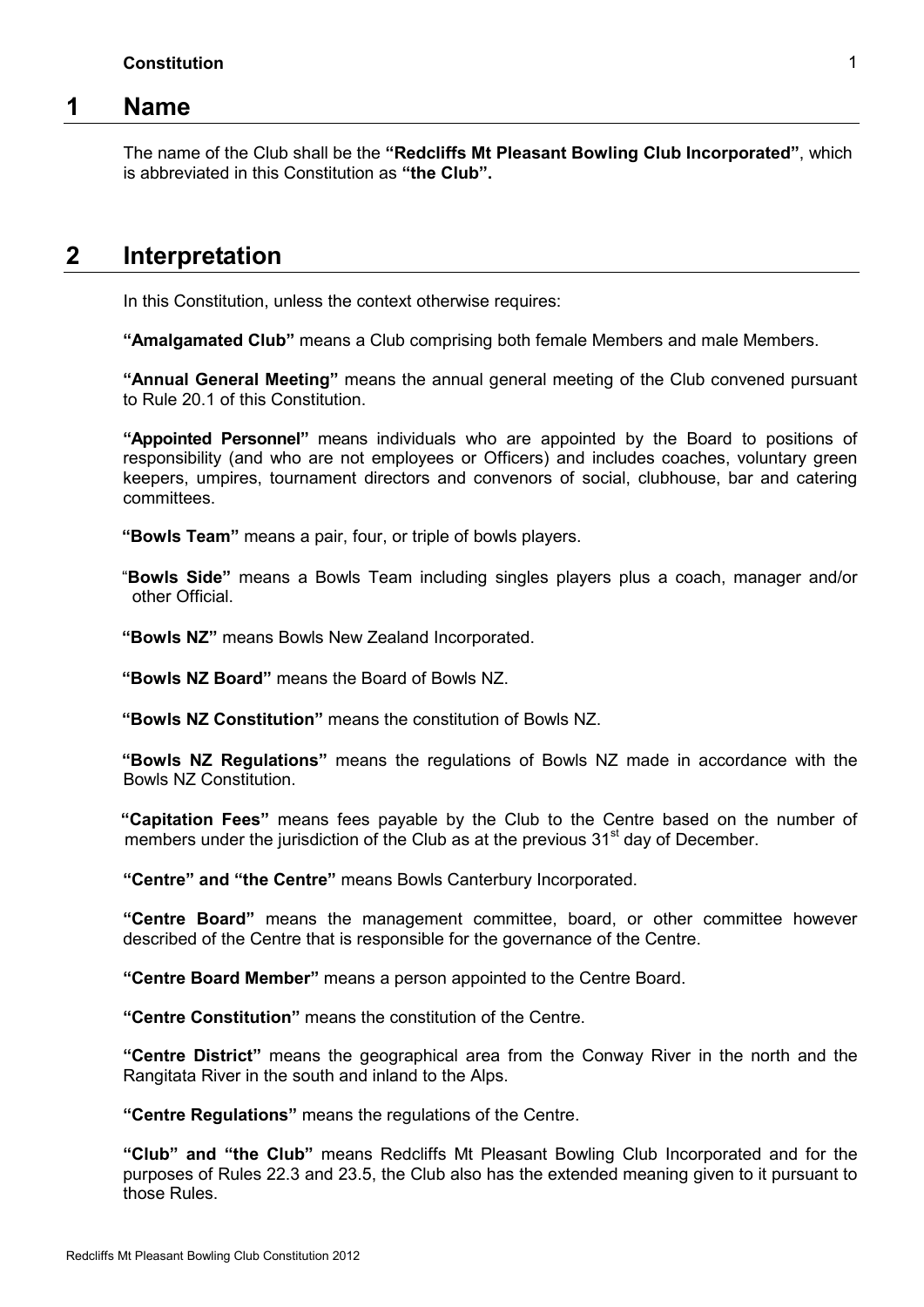**"Constitution"** when used in relation to the Club means this Constitution together with any amendments.

**"Controlling Body"** has the same meaning as in Law 1A of the Laws of the Game.

**"Delegate"** means a person appointed or elected by the Club to represent it at General Meetings of the Centre.

**"Board"** means the management committee, board, or other committee however described of the Club that is responsible for the governance and management of the Club.

**"Board Member**" means a person elected to the Board of the Club.

**"Game of Bowls"** means the game played on outdoor or indoor flat greens and defined in more detail by the Laws of the Game.

**"General Meeting"** means either an Annual General Meeting or a Special General Meeting of the Club convened in accordance with Rule 19 of this Constitution.

**"Intellectual Property"** means all rights or goodwill in copyright, business names, names, trade marks (or signs), logos, designs, patents or service marks relating to the Club or any event, or any competition or bowls activity or programme of or conducted, promoted or administered by the Club provided that such property is not the intellectual property of Bowls NZ as defined in the Bowls NZ Constitution.

**"Laws of the Game"** means the laws for playing the Game of Bowls in New Zealand as approved by the Bowls NZ Board from time to time.

**"Life Member"** means a person who has been granted life membership of the Club pursuant to Rule 6.3 of this Constitution.

**"Member"** means a member of the Club as specified in Rule 6 of this Constitution.

**"Officer"** means an individual who is appointed or elected to a position of office as defined within this Constitution. For example, a Chairperson, Board Member, secretary, member of a committee, (eg member of a match committee) but who is not an Appointed Personnel.

**"Official"** means a person who is an Appointed Personnel or an Officer**.**

**"Chairperson" and "Vice-Chairperson"** means the Chairperson and Vice-Chairperson of the Club elected pursuant to Rule 11 of this Constitution.

**"Region"** means the geographical area of Region 5 as defined by Bowls NZ and as described in the Bowls NZ Constitution.

**"Rules"** means the rules of this Constitution.

**"Secretary"** means the secretary or equivalent officer of the Club.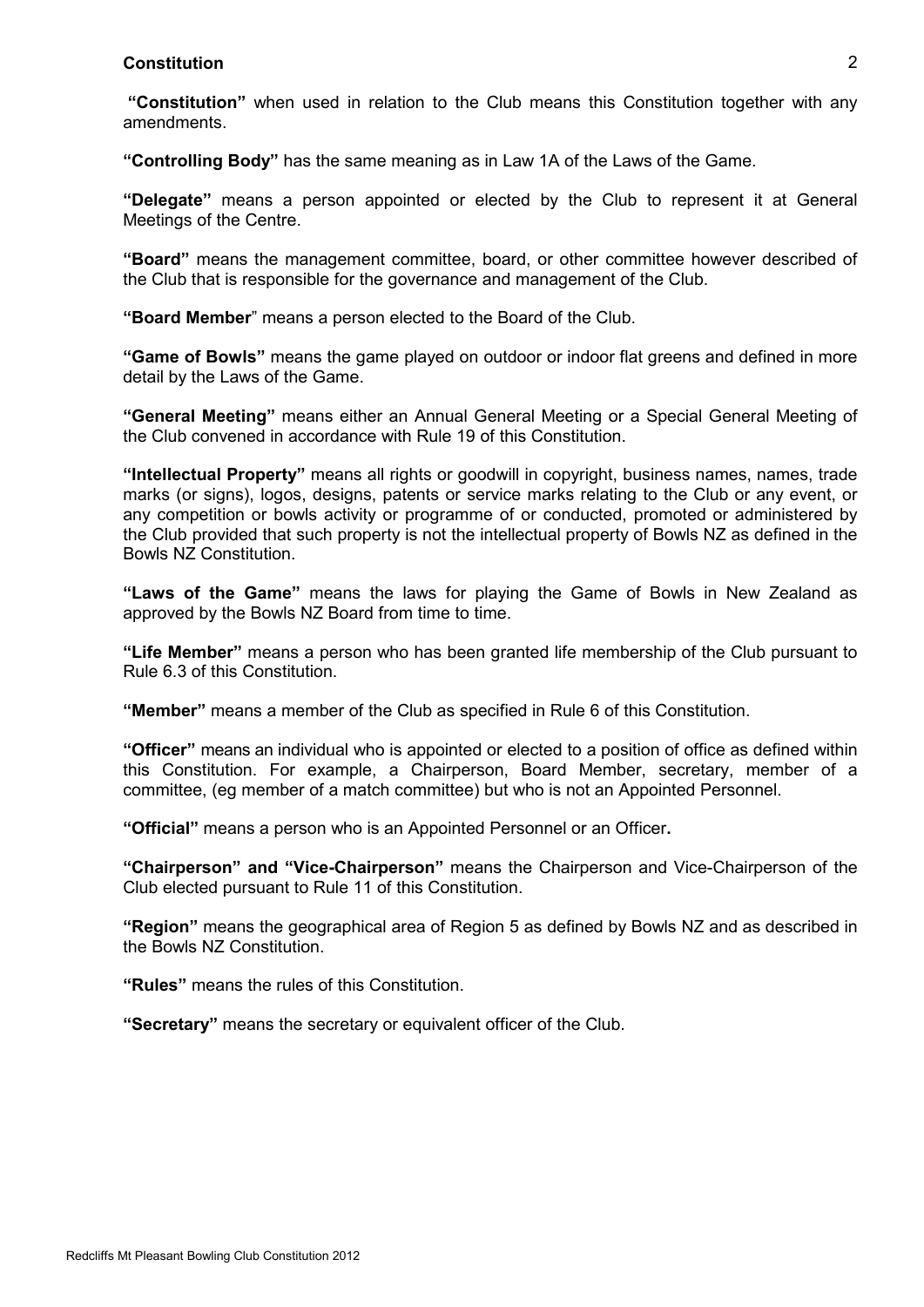## **3 Office**

The registered office shall be the Club's pavilion, 9 James Street, Redcliffs, Christchurch, being the office of the Secretary, to which office all correspondence for consideration by the Club shall be sent.

# **4 Objects**

The objects of the Club are to:

- (a) Be responsible for the administration, promotion and development of the Game of Bowls in the geographical region in which the Club operates;
- (b) Promote the Game of Bowls as an amateur game in the geographical region in which the Club operates for the recreation and entertainment of all New Zealanders;
- (c) Be a member of Bowls NZ and the Centre and, to the extent set out in the Bowls NZ Constitution, comply with and enforce the rules of Bowls NZ, the Bowls NZ Regulations, the Centre Constitution and the Centre Regulations;
- (d) Encourage participation and achievement in the Game of Bowls in the geographical region in which the Club operates;
- (e) Enforce the Laws of the Game;
- (f) Promote the health and safety of all participants in the Game of Bowls;
- (g) Encourage and promote the Game of Bowls as a sport to be played in a manner which upholds the principles of fair play and is free from performance enhancing drugs;
- (h) Manage the financial affairs of the Club consistent with best business practice;
- (i) Establish, maintain and conduct the Club and generally afford its Members the accommodation, advantages, privileges and conveniences of a club;
- (j) Give and seek, where appropriate, recognition for Members who obtain awards or public recognition for the Game of Bowls or other services to the community;
- (k) Facilitate the improvement of facilities for the enjoyment of the Game of Bowls in the geographical region in which the Club operates;
- (l) Provide information, assistance and resources to its Members;
- (m) Develop and train players, officials and other personnel involved in the Game of Bowls;
- (n) Promote the amalgamation of women's and men's bowls Clubs;
- (o) Grant the use of the premises, facilities and equipment of the Club upon such conditions as shall be reasonable and proper, and to such users as the Club may think fit and to determine conditions regulating the activities of such users subject to the Bowls NZ Constitution, the Bowls NZ Regulations, the Centre Constitution and the Centre Regulations;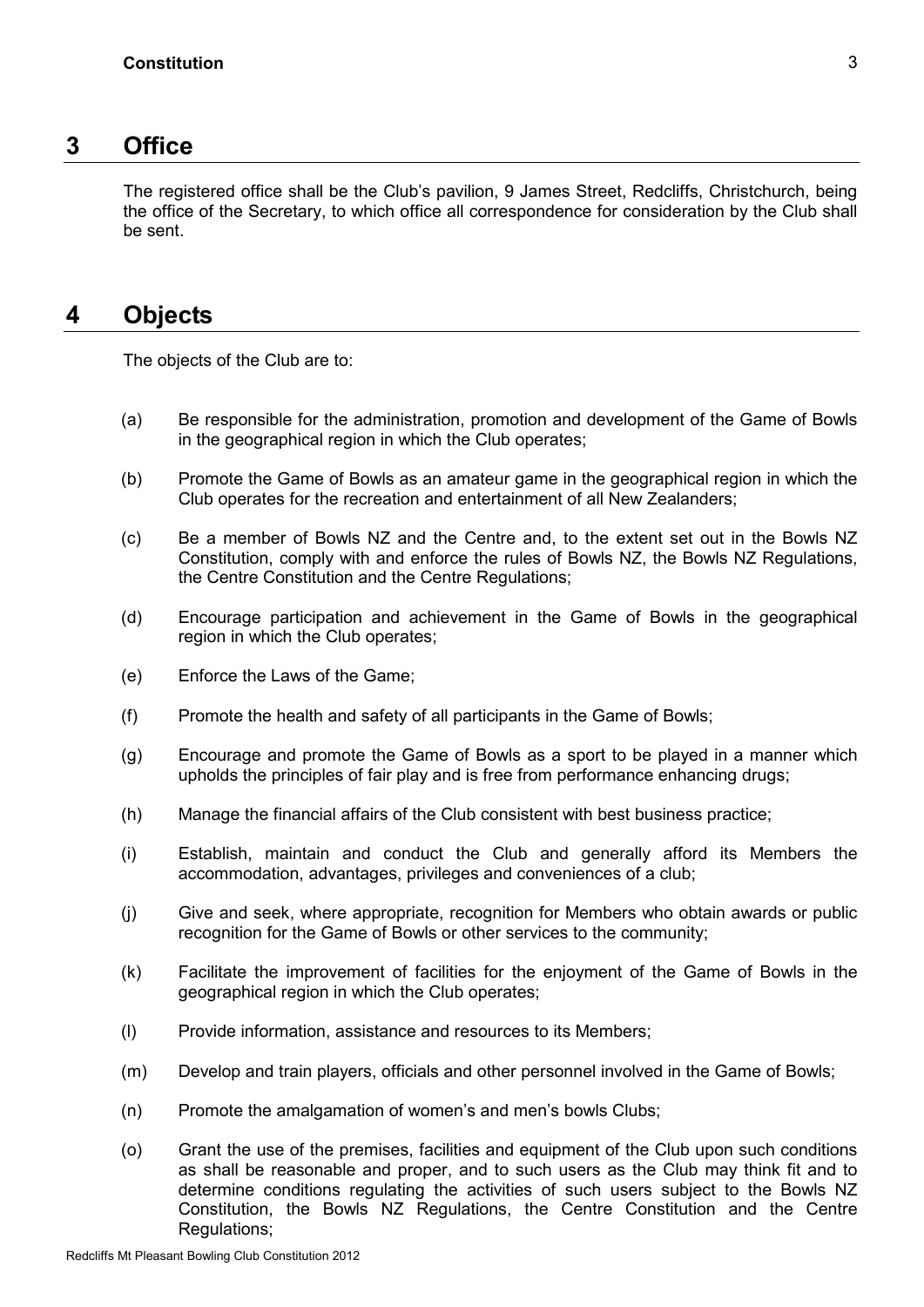- (p) Apply its property and capacity in pursuit of the objects of Bowls NZ, the Centre, the Club and the Game of Bowls;
- (q) Do all that is reasonably necessary to enable the objects of Bowls NZ, the object of the Centre and the objects of the Club to be achieved;
- (r) Act in good faith and loyalty to ensure the maintenance and enhancement of Bowls NZ, the Centre, the Club and the Game of Bowls, and their standards, quality and reputation for the collective and mutual benefits of the Members and the Game of Bowls;
- (s) At all times operate with, and promote, mutual trust and confidence between Bowls NZ, the Centre, the Club and its Members, in pursuit of these Objects;
- (t) At all times to act on behalf of and in the interests of the Members and the Game of Bowls.

## **5 Powers**

The powers of the Club are to:

- (a) Purchase, lease, hire or otherwise acquire and hold real and personal property, rights and privileges;
- (b) Control and raise money, including to borrow, invest, loan or advance monies and to secure the payment of such by way of mortgage, or charge over all or part of any of its real and personal property **provided always** that interest paid on such funds borrowed or raised shall not exceed the current market rate, and funds advanced or loaned shall be at no lesser than the current market rate, unless the recipient of such funds loaned or advanced are promoting the amateur Game of Bowls;
- (c) Sell, lease, mortgage, charge or otherwise dispose of any property of the Club and to grant such rights and privileges of such property as it considers appropriate;
- (d) Construct, maintain and alter any buildings, premises or facilities and carry out works it considers necessary or desirable for the advancement or improvement of such buildings, premises or facilities;
- (e) Determine, raise and receive money by subscriptions, donations, fees, levies, gate charges, sponsorship, local authority funding and gaming grants or otherwise;
- (f) Determine regulations, policies and procedures for the governance, management and operations of the Game of Bowls in the Club which are not inconsistent with the Bowls NZ Constitution, Bowls NZ Regulations, the Centre Constitution and the Centre Regulations;
- (g) Determine, implement and enforce disciplinary procedures for its Members, including imposing sanctions where procedures are not inconsistent with the Bowls NZ Constitution, Bowls NZ Regulations, the Centre Constitution and the Centre Regulations;
- (h) Employ, determine and terminate staff and engage the services of personnel and organisations to work for and with the Club, **provided always** that the payment for such services shall not exceed the market rate;
- (i) Engage, determine and terminate the services of personnel and organisations to advise the Club;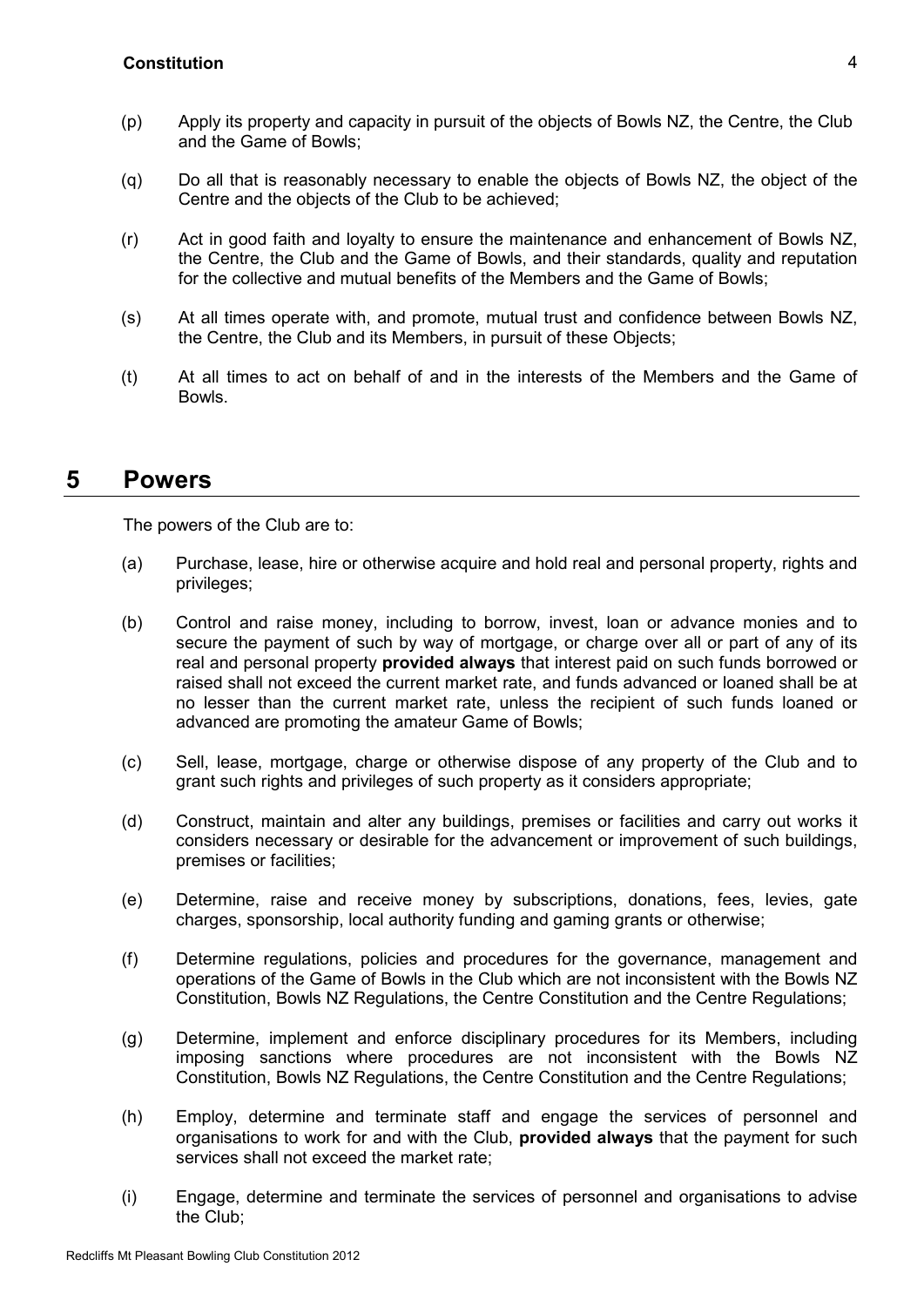- (j) Contract, engage or otherwise make arrangements with any person or organisation to fulfil the objects of the Club;
- (k) Be a member of, and contribute to the administration and promotion of, Bowls NZ, the Centre and the Game of Bowls in New Zealand;
- (l) Be a member of, affiliate or be associated in any other way, with any organisation which has objects which are similar, in whole or in part, to the objects of the Club, the Centre and Bowls NZ;
- (m) Determine who are its Members in accordance with the Bowls NZ Constitution and the Centre Constitution,
- (n) Establish a Board, commissions, committees and other groups and to delegate its powers and functions to such groups;
- (o) Develop Club programmes and other programmes for competing, coaching and officiating of the Game of Bowls at Club level;
- (p) Establish, organise and control bowls competitions, tournaments and events in the Club, including determining the rules and conditions of entry for such competitions, tournaments and events **provided that** such competitions, tournaments and events comply with the Bowls NZ Constitution, the Bowls NZ Regulations, the Centre Constitution and the Centre Regulations; and further that it shall obtain the prior written approval of the Centre and Bowls NZ for:
	- (i) any Game of Bowls held by or under the auspices of the Club where it is proposed that persons who are not Members may participate;
	- (ii) any Game of Bowls held by or under the auspices of the Club (whether alone or with any other person, club, group or organisation) where such Game is also played with or under the authority or jurisdiction of any person, club, group or organisation where that person, club, group or organisation is not a member of Bowls NZ, the Centre and/or the Club,

in accordance with the Centre Regulations and the Bowls NZ Regulations.

- (q) Award, grant or otherwise honour achievement and services to bowls and the Club;
- (r) Select Club representative Bowls Teams, Bowls Sides and squads;
- (s) Establish, maintain and have an interest in corporate or other entities to carry on and conduct all or any part of the affairs of the Club and for that purpose, to utilise any of the assets of or held on behalf of the Club;
- (t) Print and publish any newspapers, periodicals, books or leaflets that the Club may consider desirable for the promotion of its objects;
- (u) Produce, develop, create, licence and otherwise exploit, use and protect the Intellectual Property of the Club;
- (v) Purchase or otherwise acquire all or any part of the property, assets and liabilities of any one or more companies, institutions, incorporated societies or organisations whose activities or objects are similar to those of the Club, or with which the Club is authorised to amalgamate or generally for any purpose designed to benefit the Club;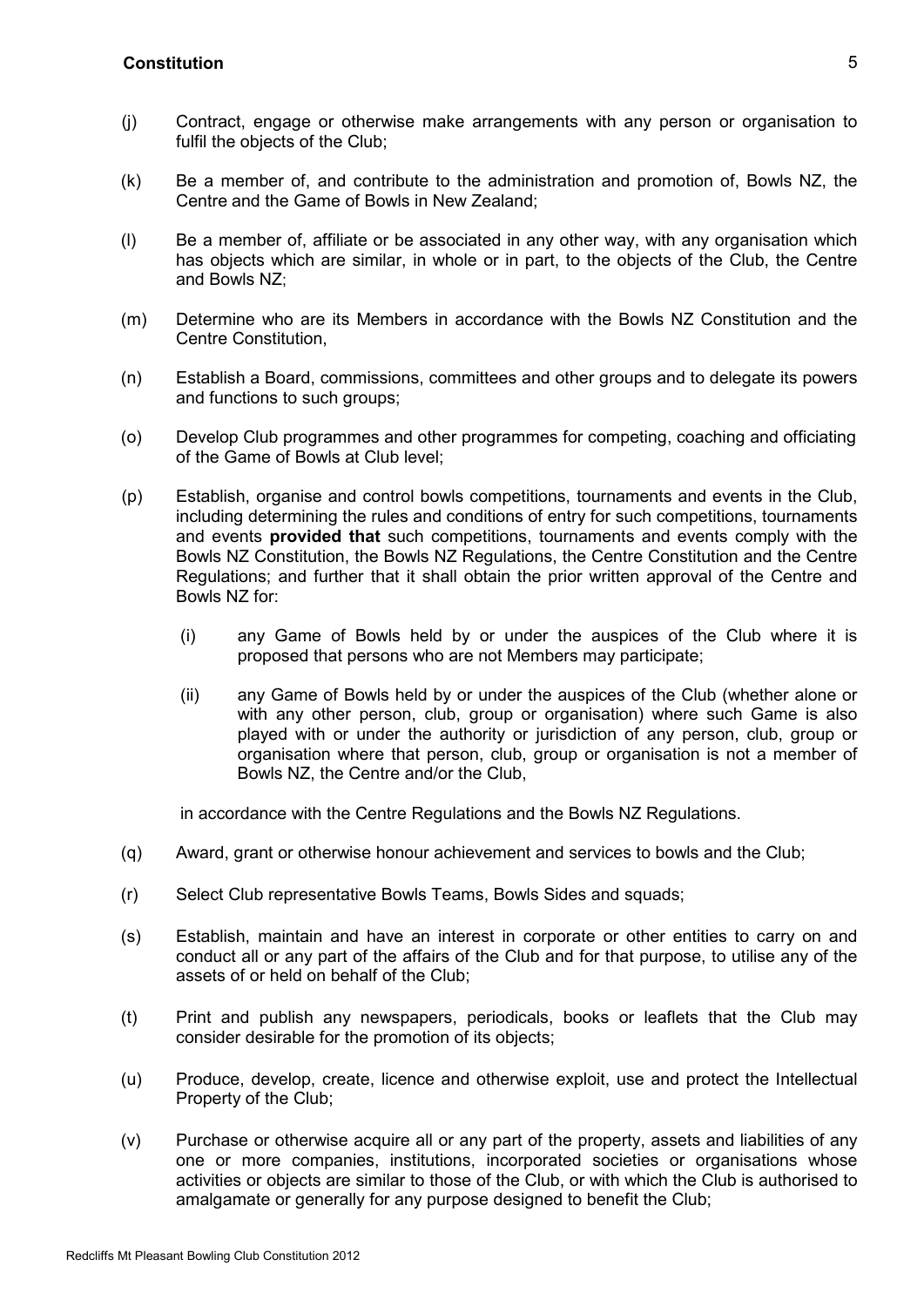(w) Do any other acts or things which further the objects of the Club, provided that the above powers shall not limit the rights and powers of the Club as an incorporated society under the Act.

# **6 Membership**

#### **6.1 Categories of Membership**

The categories of membership of the Club, (collectively called "Members") shall be:

- (a) **Full Members:** Shall be entitled to all the playing and other privileges and advantages of full membership of the Club and in particular has the right to hold office in the Club and to speak and vote at Club General Meetings, and has the right to full or limited use of the Club's green or greens as determined by the Board and as otherwise limited by the Bowls NZ Regulations and the Centre Regulations. Full Members have the right to enter into any applicable bowling competition, tournament or match held by the Club or if selected, to represent the Club in other competitions, tournament and matches.
- (b) **Social Members:** Any person who does not wish to enjoy full membership status but wishes to enjoy an ongoing association with the Club may become a Social Member. Social Members shall be entitled only to participate in social and pavilion activities and shall have no right to participate in bowling events at or on behalf of the Club except with the approval of the Board. They shall have no right to speak or vote at Club General Meetings.
- (c) **Associate Members**: Any full member of any other club which is a Member of Bowls NZ may apply to become an Associate Member of the Club. Associate Members shall be entitled to full or limited use of the Club's green or greens as determined by the Board and as otherwise limited by the Bowls NZ Regulations and Centre Regulations. Associate Members shall also be entitled to enter into such bowling competitions, tournaments or matches held by the Club as determined by the Board but shall not have the right to be selected to represent the Club in other competitions, tournament and matches.
- (d) **Student Members**: Any person who is enrolled in a full or part time course of education at a school or tertiary institution, and who is under 19 years of age, may become a Student Member of the Club. Student Members shall have the same rights and privileges as Full Members.
- (e) **Playing Life Members:** Any Life Member elected under Rule 6.3 of this Constitution who has rendered outstanding services to the Club, and who wishes to utilise the bowling privileges of the Club, shall be a Playing Life Member. Playing Life Members shall have the same rights and privileges as Full Members.
- (f) **Non – Playing Life Members:** Any Life Member elected under Rule 6.3 of this Constitution who has rendered outstanding services to the Club, and who does not wish to, or is unable to, utilise any bowling privileges of the Club, shall be a Non-Playing Life Member. Except for the bowling privileges, Non-Playing Life Members shall have the same rights and privileges as Full Members.
- (g) **Honorary Members:** If any Full Member is unable, through illness or other cause, to play bowls, and such Member has taken an active and prominent part in the affairs of the Club, the Executive may appoint such Member as an Honorary Member for such period as it shall think fit. Except for the bowling privileges which they can not enjoy, Honorary Members shall have the same rights and privileges as Full Members.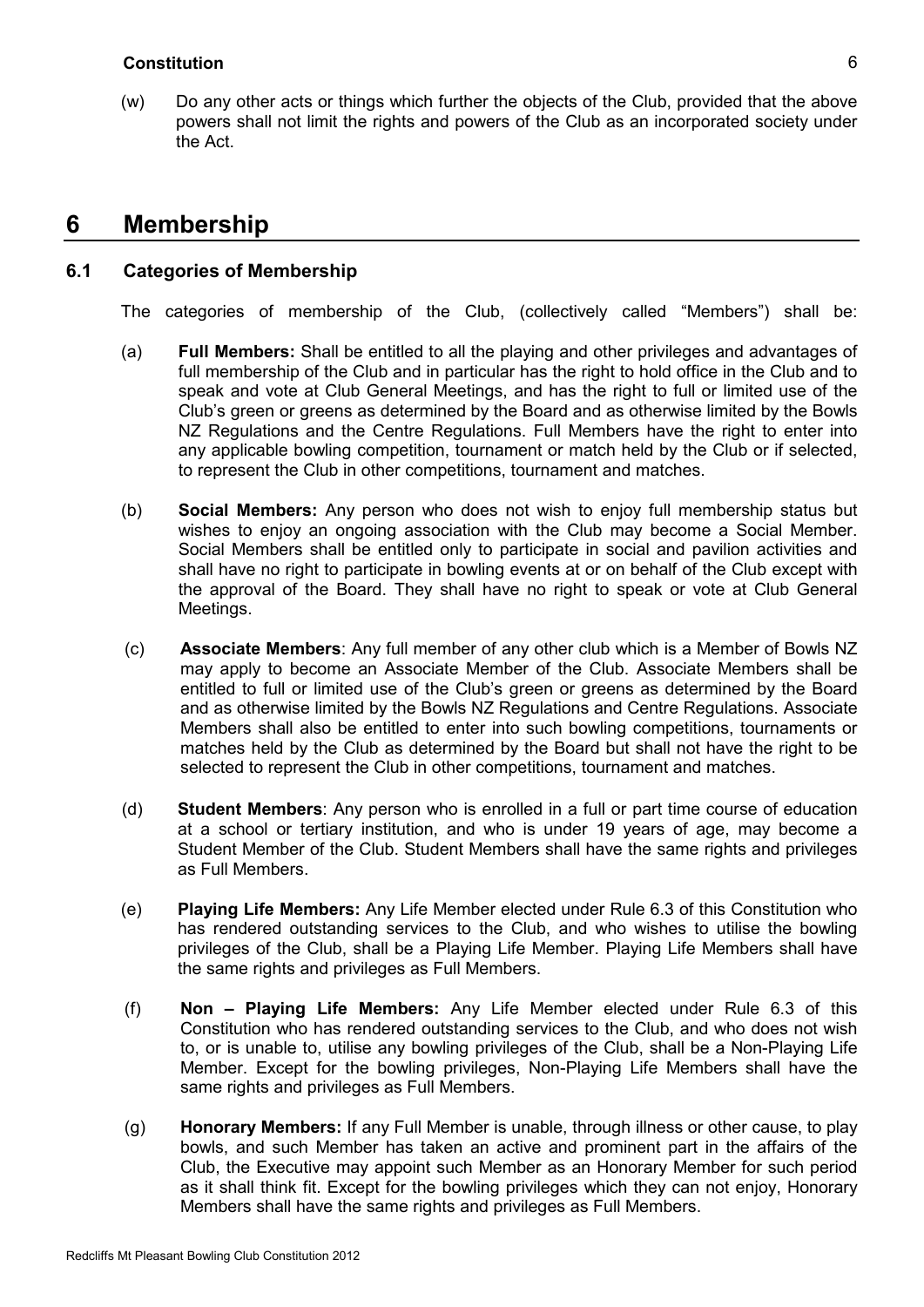(h) **Casual Members:** Any person who wishes to participate in any bowling competition held by or under the auspices of the Club, shall upon entering such competition be deemed to be a casual member of the Club. Such Casual Member shall have right to use the greens as specified in the conditions of entry or rules of such competition, and to enjoy the social and pavilion activities of the Club for the period of that competition and/or while present at the Club for the purposes of such competition, but shall have no other rights as Members of the Club.

#### **6.2 Applications for Membership**

- (a) Applications for all categories of membership (except Casual Members and Life Members) shall be in writing addressed to the Secretary on the prescribed Bowls NZ membership form. In making such application the applicant shall acknowledge that upon acceptance as a Member s/he is bound by this Constitution, the Centre Constitution and Bowls NZ Constitution, the Club Regulations, the Centre Regulations and the Bowls NZ Regulations.
- (b) Every applicant for admission to membership of the Club shall be proposed and seconded by two Full Members of the Club, both of whom personally know the applicant.
- (c) The application shall be in writing addressed to the Secretary in the prescribed Bowls NZ membership form setting out the full name of the applicant, her/his address, the class of membership to which she/he desires admission and such other particulars as the form may require, and shall be signed by the applicant and her/his proposer and seconder.
- (d) Where an applicant is, or has been previously a Member of another club which is a member of Bowls NZ, the Board shall require the production of a Clearance Certificate on the Bowls NZ prescribed form from such club, before the applicant may be considered for membership.
- (e) Upon receipt of a properly completed membership form (and Clearance Certificate, if Rule 6.2(d) applies) the Board shall determine whether a person's application for membership is accepted. The Board may refuse to accept any applicant for membership on any lawful grounds, and shall not be required to give reasons for such refusal, but may choose to do so.
- (f) Upon approval of a new Member, the Secretary shall notify the Centre of the new Member with the details necessary to record it on the Centre's Register of Members, and the Centre, shall in turn, notify Bowls NZ of such new member.
- (g) All requests for alteration to membership status by any member shall be in writing, addressed to the Secretary and approved by the Board before taking effect.

#### **6.3 Life Membership**

Any Member of the Club (other than a Social Member or a Casual Member) may propose that a Member (or former Member) of the Club become a Life Member. Every such proposal shall be made in writing setting out the basis upon which the proposer considers the Member or former Member has rendered outstanding services to the Club. The application shall first be considered by the Board and if approved by it, shall be forwarded to the Members for consideration at a General Meeting of the Club. A three-fourths majority of those Members present and entitled to vote at the General Meeting shall be necessary to effect such appointment.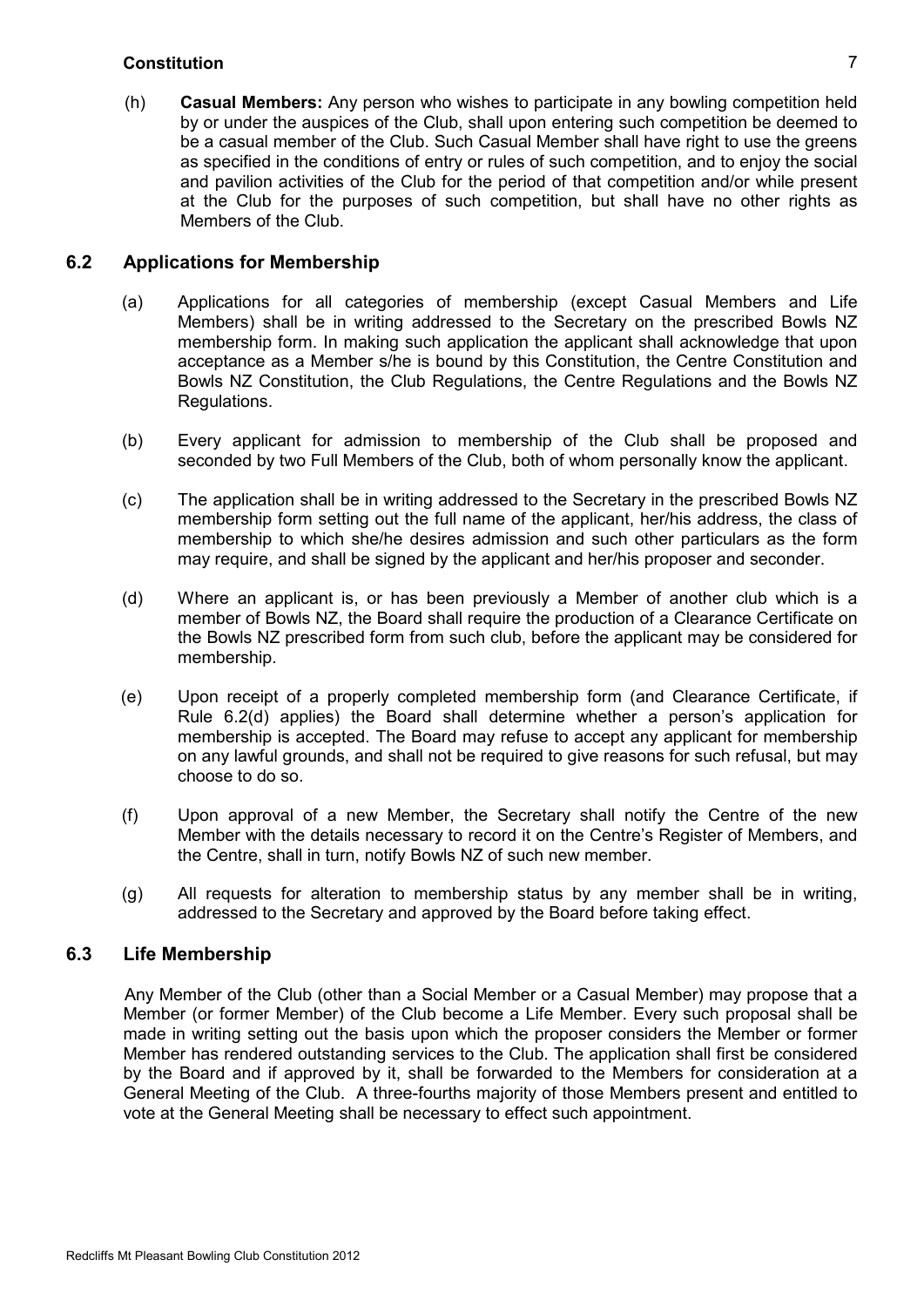#### **6.4 Resignation of Membership**

- (a) A Member (other than a Casual Member) may resign their membership of their Club by giving not less than thirty (30) days notice of such resignation. Upon receipt of such notice of resignation, the Secretary shall inform the Centre Secretary, and in turn, the Centre shall inform Bowls NZ, of such resignation. However the resignation shall not be effective until all moneys due to the Club by the Member in her/his capacity as a Member shall have been paid.
- (b) The Secretary shall give to any Member whose resignation is effective, on request, a Clearance Certificate on the Bowls NZ approved form.
- (c) If any Member shall make default in payment of her/his subscription and other (if any) moneys due by her/him to the Club for a period of one month after written notice requiring her/him to pay the same shall have been given to her/him by the Secretary, the Board shall have power to determine her/his membership and to report her/him to the Centre as a defaulter, but such Member shall not be relieved from liability to pay such moneys.

## **7 Suspension and Termination of Membership**

#### **7.1 Definition**

For the purposes of this Rule the term "suspension" means the action of suspending a Member from membership of the Club for a defined period of time, unless the terms of the suspension specify otherwise. The term "expulsion" or "termination" means the action of expelling the Member and terminating their membership of the Club the Centre and Bowls NZ indefinitely, unless the terms of the expulsion or termination specify otherwise.

#### **7.2 Suspension/Termination of Member**

A Member may have his/her membership of the Club (and therefore of the Centre and Bowls NZ) suspended or terminated if the Board, the Club Judicial Committee or any other committee on its behalf) after reasonable enquiry considers the Member:

- (a) Has engaged in any conduct prohibited by the constitution or regulations of the Club or is inconsistent with the character, welfare or interests of the Club;
- (b) Has defaulted in payment of any fee due and owing to the Club in accordance with the constitution of the Club; or
- (c) Did not or is unable to comply with a reasonable decision of the Club, its constitution, regulations, or any policies or reasonable directions of the Club Board.

#### **7.3 Opportunity to be Heard**

Before any decision is made under Rule 7.2, the Executive Committee, Judicial Committee, or any other committee on its behalf, shall:

- (a) give the Member seven (7) days written notice of the Committee's proposal to suspend or terminate the membership, and the reasons for such proposal; and
- (b) inform the Member that s/he has the right to be present, make submissions and be heard at the meeting in which the proposal to suspend or terminate is to be considered.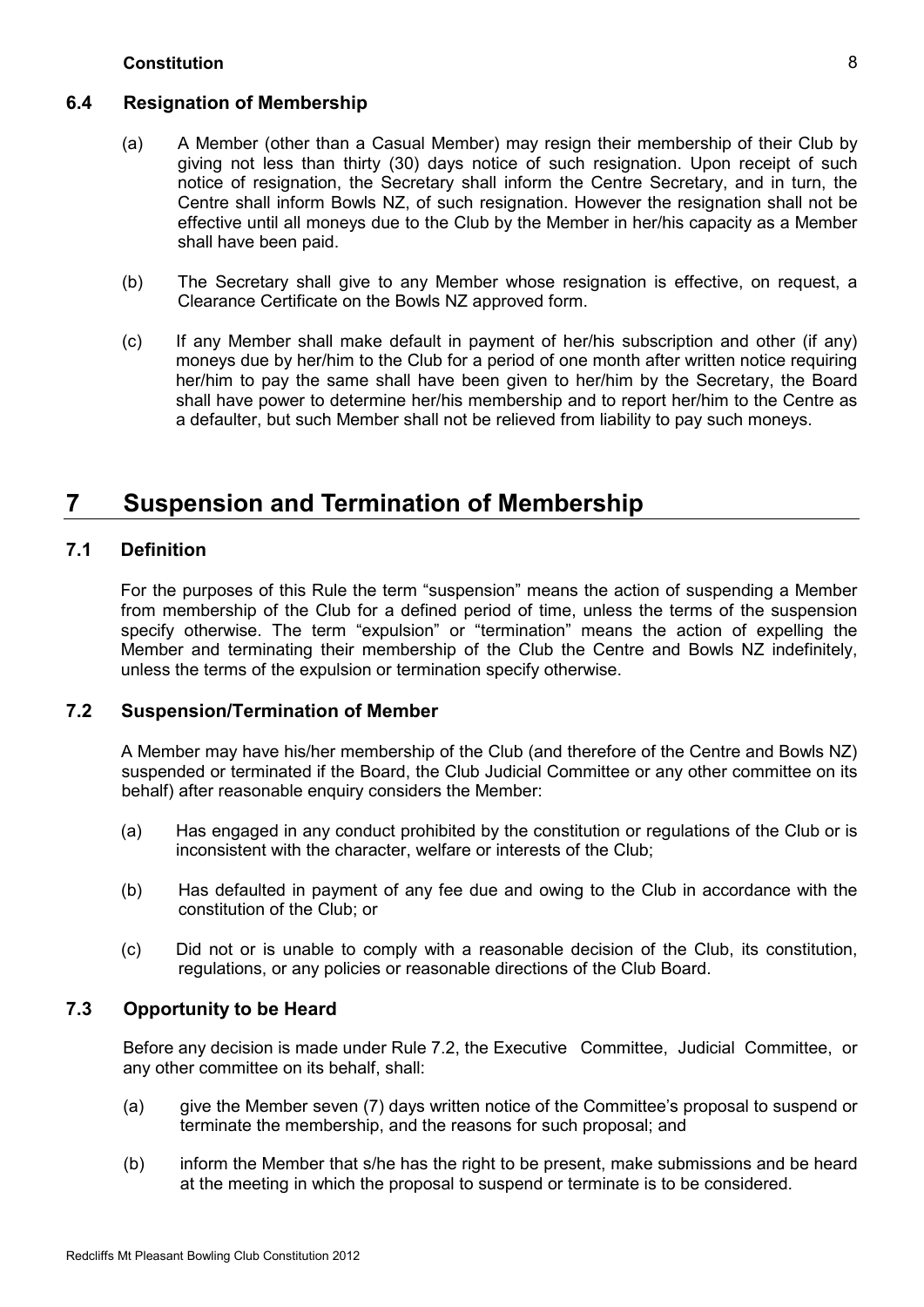#### **7.4 Notification of Decision**

Upon the decision by the Board, the Club Judicial Committee or any committee on its behalf to suspend, expel or terminate a Member under Rule 7.2, the Secretary shall immediately inform the Member concerned, and within seven (7) days of the decision inform the Centre of the decision.

#### **7.5 Appeal of Club Decision**

Any Member whose membership is suspended or terminated under Rule 7.2 may appeal the decision to the Centre in accordance with this Constitution. Any such appeal shall not operate as a stay to the decision to suspend or terminate the Member's membership of the Club.

#### **7.6 Effect of Suspension/Termination**

A Member who is suspended, expelled or terminated from membership of the Club, shall also automatically have their membership of all other Clubs, Centres and Bowls NZ suspended, expelled or terminated, unless the terms of the suspension, expulsion or termination specifies otherwise. The effect of such suspension, expulsion or termination, (unless the terms of the suspension, expulsion or termination specifies otherwise) is that the Member shall:

- (a) Not be entitled to any of the rights or privileges of membership set out in this Constitution, the Club Regulations, the Centre Constitution, the Centre Regulations, the Bowls NZ Constitution and the Bowls NZ Regulations, including the right to nominate, elect or appoint officers, or the right to vote;
- (b) Not be entitled to participate, practice or play Bowls in any capacity in any competition, tournament, event or activity of any Club, Centre or Bowls NZ;
- (c) Not be entitled to have access to any function, activity, facilities, services or premises of any Club, Centre or Bowls NZ;
- (d) Not be entitled to apply for, or be granted, membership, or to compete or play in a Game of Bowls with or for any other Club or Centre, or Bowls NZ, and if such membership or playing rights are granted such membership and/or rights shall be invalid and in breach of this Constitution;

for the period of the suspension, or in the case of expulsion or termination, indefinitely (unless membership is reinstated under Rule 7.9).

#### **7.7 Suspension/Termination by Centre or Bowls NZ**

A Member of the Club who has had their membership of a Centre or Bowls NZ suspended or terminated by a Centre or Bowls NZ shall automatically have their membership of the Club suspended or terminated and Rule 7.6 shall apply to such suspension or termination. The Board is required to suspend or terminate any such Member immediately upon receiving notice from the relevant Centre or Bowls NZ that such suspension or termination has been determined. If such Member is subsequently reinstated to membership of the Centre or Bowls NZ, then s/he shall automatically have their membership of the Club reinstated upon receiving notice from the relevant Centre or Bowls NZ of such reinstatement.

#### **7.8 Member's Rights on Cessation of Membership**

A Member who ceases to be a Member of the Club shall forfeit all rights in and claims upon the Club and its property, and shall not use any property of the Club, including its Intellectual Property.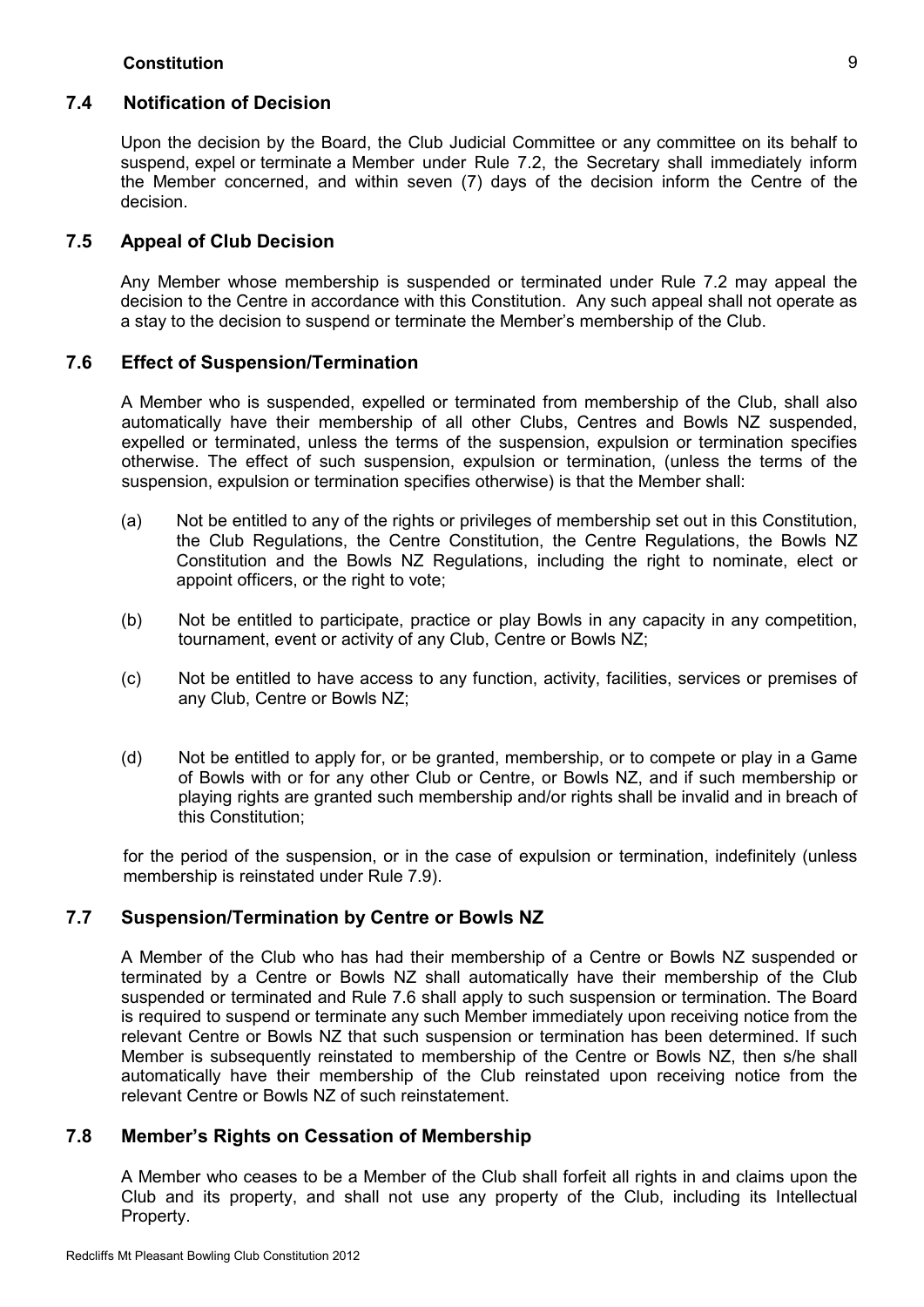#### **7.9 Reinstatement by Club**

Membership, which has been suspended, expelled or terminated by the Club, may be reinstated, by a two-thirds majority of those Members present and entitled to vote at a Special General Meeting of the Club called for such purpose. If a member is reinstated under this Rule, the Club shall notify the Centre and Bowls NZ of such reinstatement within seven (7) days of the decision to do so.

# **8 Members Rights and Obligations**

- **8.1** Members acknowledge and agree that:
	- (a) This Constitution, and the Bowls NZ Constitution and the Centre Constitution, constitute a contract between each of them and the Club, the Centre and Bowls NZ and they are bound by this Constitution, the Club Regulations, the Centre Constitution, the Centre Regulations, the Bowls NZ Constitution and the Bowls NZ Regulations;
	- (b) They shall comply with and observe this Constitution, the Club Regulations, the Centre Constitution, the Centre Regulations, the Bowls NZ Constitution and the Bowls NZ Regulations, and any determination, resolution or policy which may be made or passed by the Board, the Centre Board or the Board of Bowls NZ;
	- (c) They are subject to the jurisdiction of the Club, the Centre and Bowls NZ;
	- (d) This Constitution, the Club Regulations, the Centre Constitution, the Centre Regulations, the Bowls NZ Constitution and the Bowls NZ Regulations, are necessary and reasonable for promoting the Objects of the Club, and the objects of the Centre and Bowls NZ;
	- (e) This Constitution, the Club Regulations, the Centre Constitution, the Centre Regulations, the Bowls NZ Constitution and the Bowls NZ Regulations, are made in the pursuit of a common object, namely the mutual and collective benefit of Bowls NZ, the Centre, the Club, its Members and the Game of Bowls;
	- (f) They are entitled to all benefits, advantages, privileges and services of membership as conferred by this Constitution, the Centre Constitution and the Bowls NZ Constitution.

# **9 Register of Members**

#### **9.1 Membership Return**

For the purposes of:

- (a) Complying with section 22 of the Incorporated Societies Act 1908;
- (b) Determining the exact number and categories of Members (including Casual Members) of Bowls NZ and the Centre;
- (c) Determining the exact amount of annual capitation fee payable by the Club to the Centre (and through the Centre to Bowls NZ);
- (d) Determining the exact amount of subscription payable by each Member of the Club;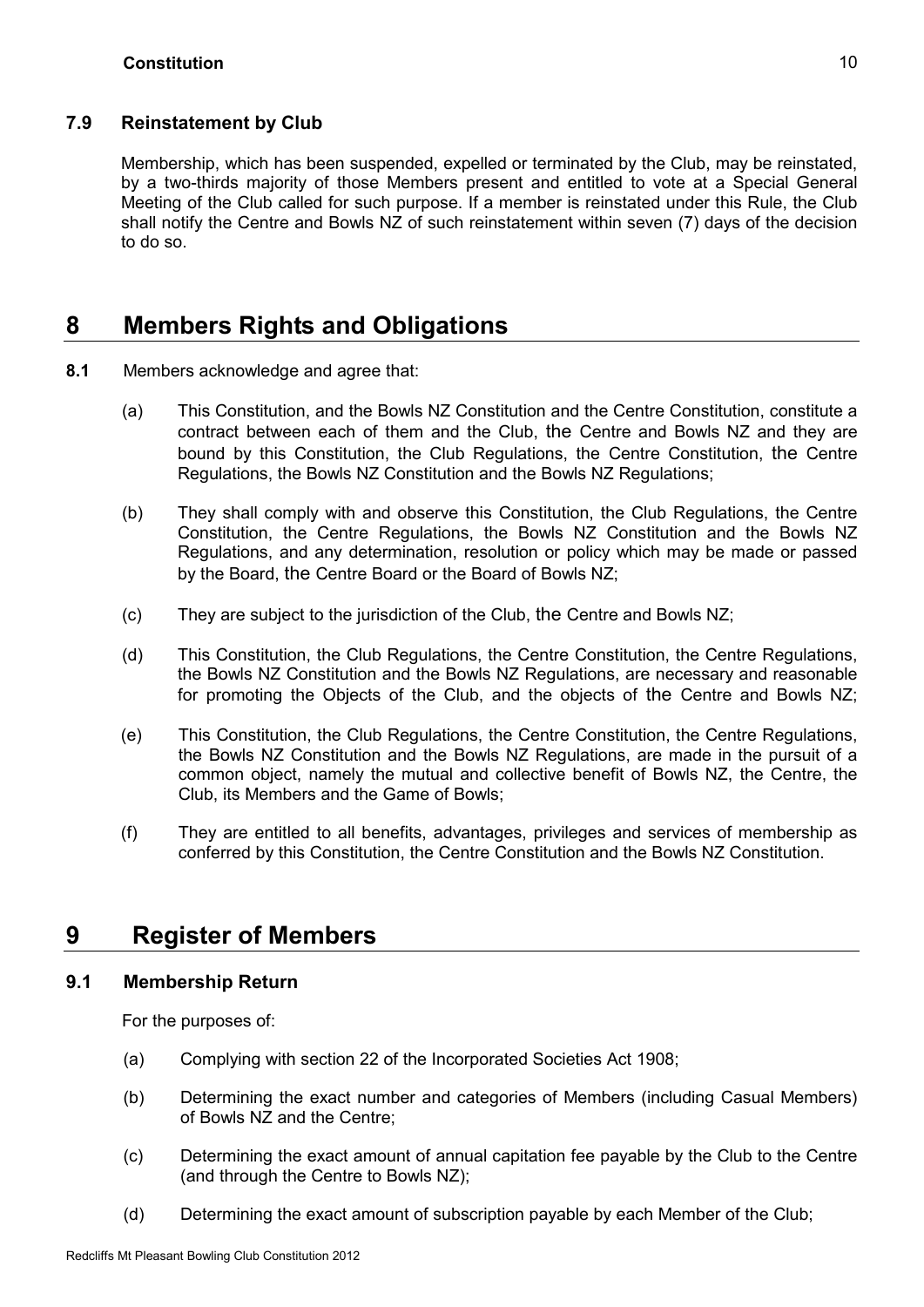- (e) Enabling Bowls NZ and the Centre to meet any contractual obligations they may have to sponsors, including the provision of membership lists containing the names and addresses of Members; and
- (f) Compiling the Bowls NZ register of members (which includes the Centres and Clubs' registers of members),

an annual return of Members in the form prescribed by Bowls NZ shall be forwarded by the Club to the Centre.

#### **9.2 Filing Annual Return**

- 9.2.1 The Club's annual return for the year ending 31 December, together with a copy of the Club's annual report and statement of accounts for the Club shall be sent to the Centre Secretary by the  $[1<sup>st</sup>$  day of March] in each year. The Club's annual return must be certified as true and correct by the Chairperson and the Secretary.
- 9.2.2 The Club is not required to include in its annual return particulars of any Member who has applied for a Privacy Act exemption under Rule 38.3 until such time as the application has been finally determined.

#### **9.3 Inspection of Register**

Any entry on the register of the Club's Members shall, in respect of a Member, be available for inspection by that Member, upon reasonable request and in compliance with the Privacy Act 1993

## **10 Subscriptions**

- **10.1** The subscriptions due and payable by Members (other than Life Members and Casual Members) on the first day of November in every year shall be as determined by the Club annually in a General Meeting. The Board shall recommend the subscription fee or fees it considers appropriate to the Members for consideration at the General Meeting.
- **10.2** In making the determination in rule 10.1, the Club may, in its discretion, determine different subscription fees for each category of member. Such subscription fees shall be in addition to any administration, entry or other fees set by the Board in respect of particular competitions, tournaments, matches or other activities at the Club, which may be due and payable by any category of Member, including Casual Members.
- **10.3** If the annual subscription fee of any Member and any other moneys owing by her/him to the Club remain unpaid after the first day of November in any year she/he shall be regarded as being an unfinancial Member and shall not thereafter, unless the Board shall otherwise determine in special circumstances, be entitled to exercise or enjoy any right, privilege or advantage of membership until all such moneys shall have been paid. Before this rule takes effect the Secretary must give written notice to the Member concerned of the outstanding moneys owing by that Member to the Club.
- **10.4** The Board shall have the power to reduce the first annual subscription of any Full Member or Student Member accepted to membership after the 1st day of January in any year.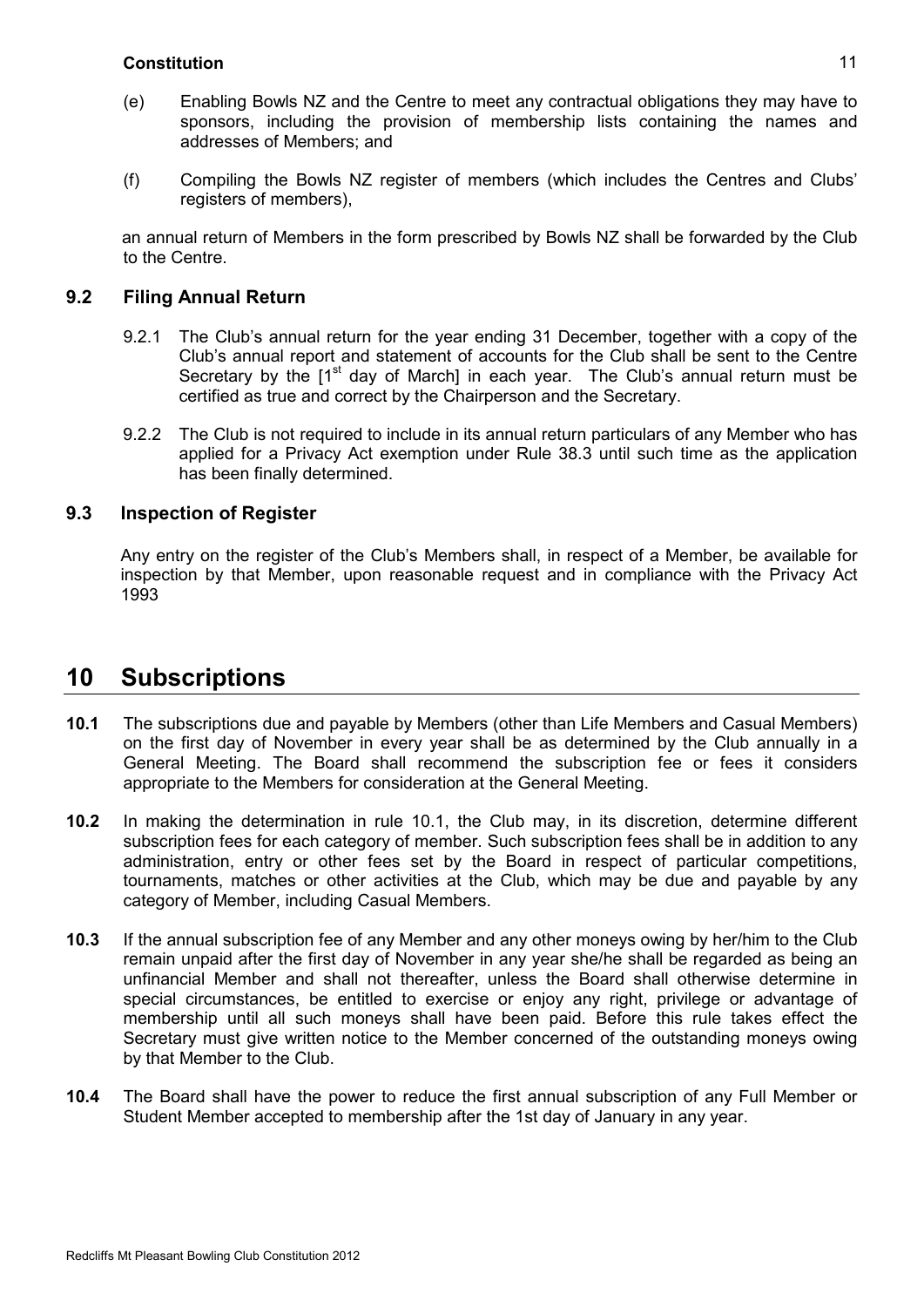## **11 Board**

- **11.1** The Board shall consist of the following:
	- (a) the Secretary;
	- (b) the Treasurer;
	- (c) up to six (6) other Full Members of the Club .
	- (d) a Chairman and Vice-Chairman shall be elected by the Board from the six other members at a meeting immediately following the AGM at which the Board is elected.

In the event of any member of the Club elected to fill two offices, an additional Member may be co-opted by the Board to be a member of the Board.

- **11.2** The position on the Board shall be vacated if the holder of it:
	- (a) Ceases to be a Full Member, Student Member or Life Member of the Club;
	- (b) Resigns her/his office;
	- (c) Dies;
	- (d) Without being excused by the Board, absents herself or himself from three or more consecutive meetings of the Board;
	- (e) Is removed from office by resolution of those Members present and entitled to vote at a Special General Meeting convened for that purpose;
	- (f) Becomes ineligible to continue to hold office by reason of suspension or termination;
	- (g) Becomes bankrupt;
	- (h) Commits a criminal offence punishable by a term of imprisonment.
- **11.3** The Board shall have the power to fill any casual vacancy occurring through to the next election.

## **12 Nominations & Election of Board and Bowls Committees**

#### **12.1 Nominations to be Called**

- 12.1.1 The members of the Board of the Club shall be elected at each Annual General Meeting.
- 12.1.2 The Secretary shall, not later than the  $20<sup>th</sup>$  March in each year, advise each Member and invite nominations for the positions of members of the Board. The invitation will include the date for closing of nominations which must not be later than the day immediately preceding the date of the Annual General Meeting in that year. Nominations shall be in writing signed by proposer and seconder, who are to be Full Members, Student Members or Life Members of the Club, and shall contain the consent of the nominee together with the nominee's full postal address and such other information as the Board may request in respect of each nomination.
- 12.1.3 If no valid or insufficient nominations for each position are received by the Secretary in accordance with this Rule, then nominations for such position may be made orally at the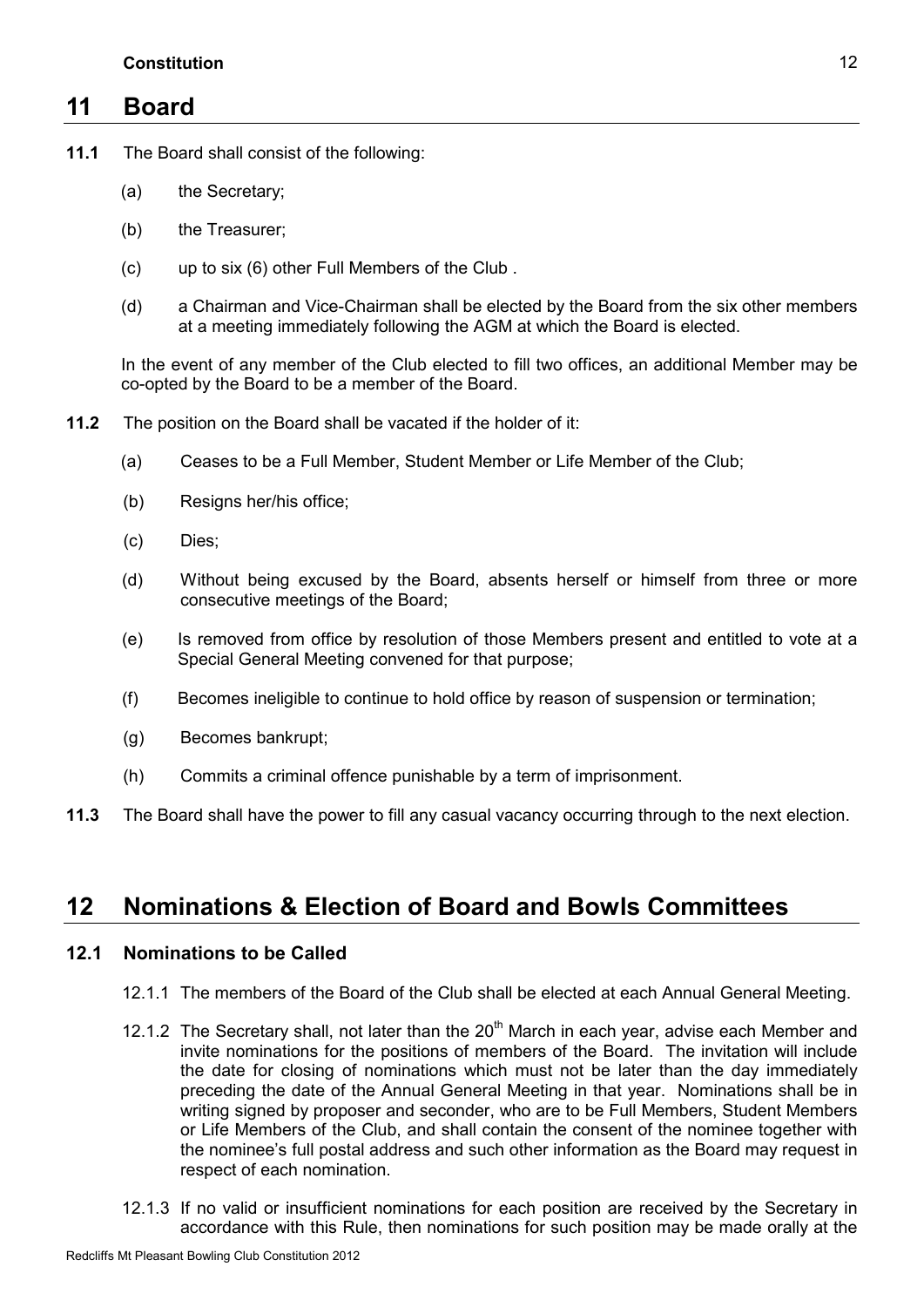Annual General Meeting, provided that the approval of the nominee has been obtained. Should there be only one such nomination the Chairperson of the meeting shall declare the nominee elected. Should there be more than one such nomination, a ballot shall be taken amongst those Members present and entitled to vote.

#### **12.2 Election**

- 12.2.1 If an election is necessary for any position on the Board then a ballot shall be taken amongst those Members present and entitled to vote at the Annual General Meeting.
- 12.2.2 Elections shall be conducted and declared in the following order:

Patron **Secretary Treasurer** Six other members of the Board.

- 12.2.3 Where there is an equality of votes between candidates then a second ballot shall be held, and in the event of an equality of votes after the second ballot then the outcome shall be determined by lot.
- 12.2.4 In any ballot the candidate who receives at least 51% of the eligible votes shall be deemed to be duly elected to the position.
- 12.2.5 Any indication on a ballot paper of the status or qualification of any candidate shall render such ballot paper and vote invalid.

#### **12.3 Bowls Committees**

**Two Bowls Committees** shall be elected by and at the Annual General Meeting and will consist of respectively Men's and Women's Committees, with one (1) Club captain (Chair), three (3) Competitions Committee members and three Selectors in each Committee. Nominations will be invited for these positions in the same manner and at the same time as the board nominations in clauses 12.1.2 and 12.1.3"

#### **12.4 Term of Office**

The term of office of the members of the Board and the Bowls Committees shall be from the conclusion of the Annual General Meeting at which their election is made through to the close of the following Annual General Meeting. Each member of the Board shall be eligible for re-election.

## **13 Patron**

On the recommendation of the Board, the Club may, by decision of the majority of those Members present and entitled to vote at a General Meeting, invite a person to be Patron of the Club. Such invitation, if accepted, shall be for such term as the Members at the General Meeting determine.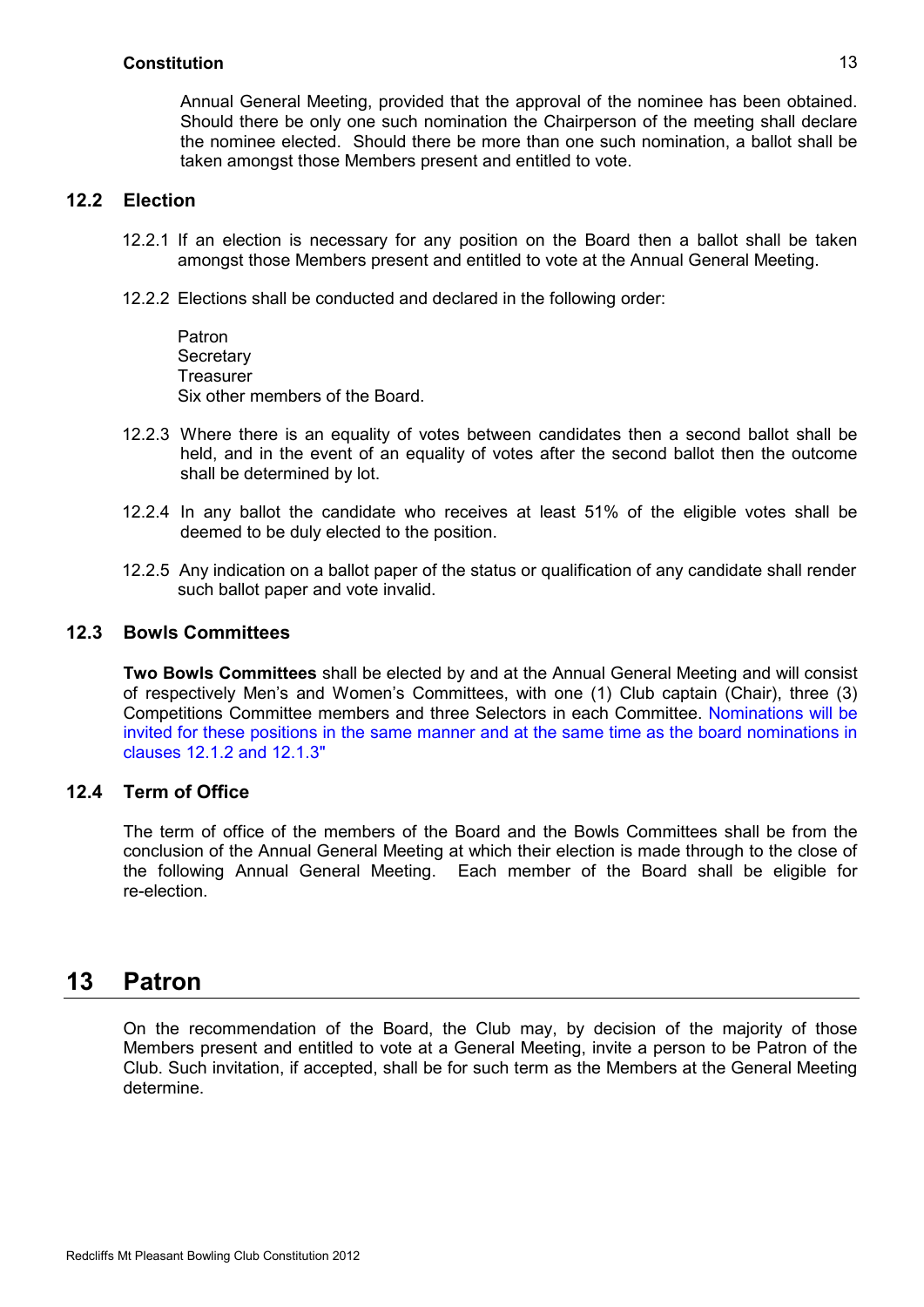# **14 Proceedings of Board**

#### **14.1 Number of Meetings**

The Board shall meet a minimum of nine (9) occasions each year at the most convenient time and place, including immediately prior to each Annual General Meeting or Special General Meeting of the Club. Other business requiring the immediate consideration of the Board may be conducted by written correspondence or conference calls.

#### **14.2 Convening of Meetings**

Notwithstanding Rule 14.1, a meeting of the Board shall be held at such venue and time as decided by the Chairperson, or if requisitioned for the consideration of urgent business by not less than two (2) Board Members. Such requisition shall be in writing addressed to the Secretary and shall state full details of the urgent business to be discussed.

#### **14.3 Notice of Meetings**

Unless for some good reason the circumstances do not permit, the Secretary shall provide to each Board Member not less than fourteen (14) days' written notice of any Board meeting convened under Rule 14.1 and not less than seven (7) days' written notice of any Board meeting convened under Rule 14.2.

#### **14.4 Voting**

14.4.1 Each Board Member present at any Board meeting may exercise one (1) vote. The Chairperson shall have a deliberative vote, and in the event of an equality of votes but not otherwise the Chairperson shall also have a casting vote which shall have due regard to the status quo.

14.4.2 Any Member, including any Board member, who may derive some personal or financial advantage from any matter before the Board shall disclose the nature and extent of their interest to the Board and shall take no part whatsoever in the matter before the Board where they hold such interest, other than as a member of the Board.

#### **14.5 Minutes**

The Secretary shall ensure the proceedings of each Board meeting are properly recorded as soon as possible after the conclusion of each meeting. A copy of such minutes shall then be made available to (either directly or upon request) each Member of the Club. The original of each set of minutes shall be permanently affixed in the minute book and confirmed at the next meeting of the Board.

#### **14.6 Quorum**

- 14.6.1 The quorum for meetings of the Board shall be one more than half of the Board Members.
- 14.6.2 No business shall be transacted at any Board meeting unless a quorum shall be present, except that those present may fix a date and venue for the reconvening of the meeting. Notice of such date and venue of any reconvened meeting shall be given forthwith to each Board Member.

#### **14.7 Attendance**

Any Board Member who fails to attend three (3) consecutive meetings of the Board without leave of absence shall forfeit her/his office on the Board.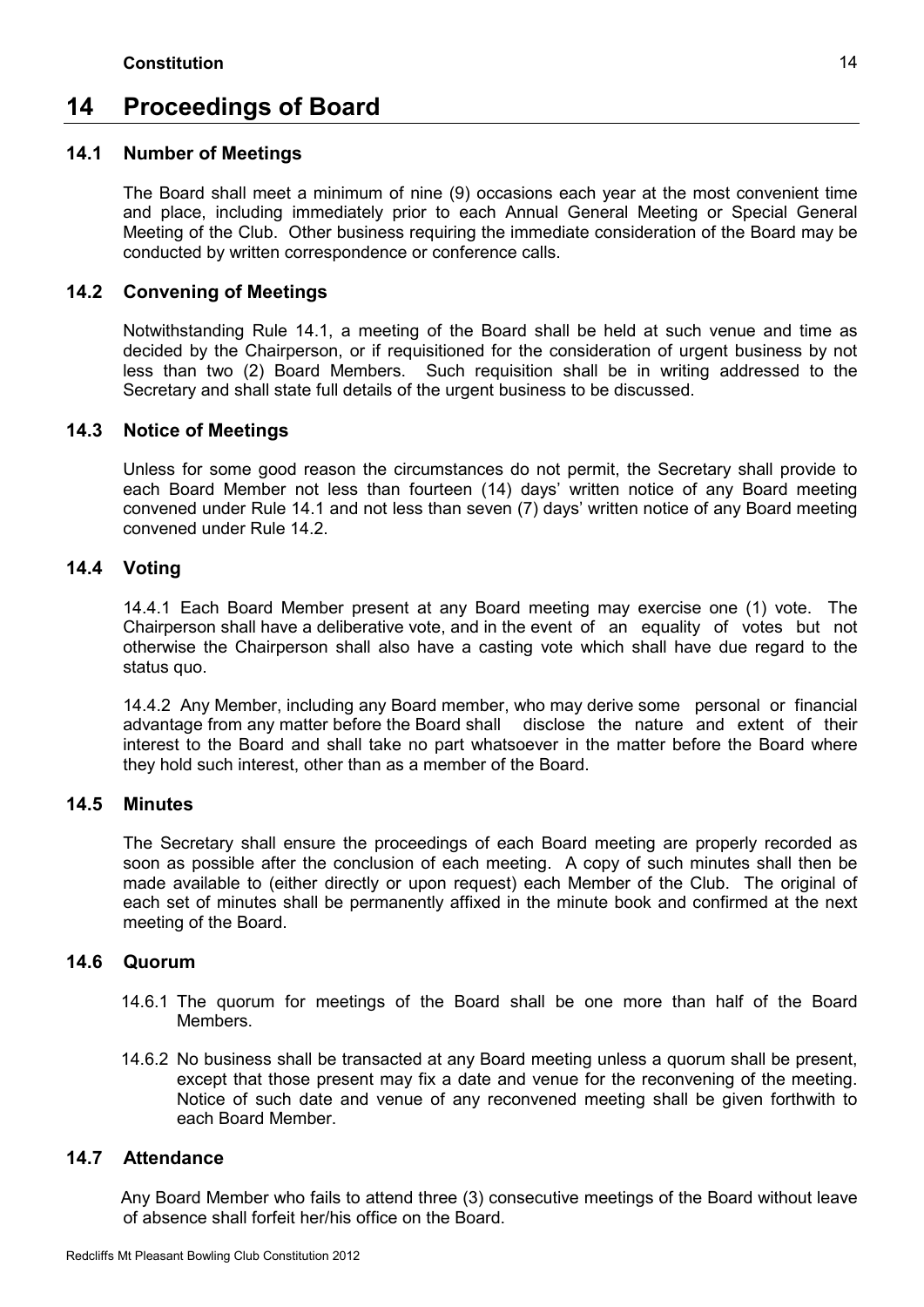#### **14.8 Conference Calls**

A meeting of the Board may be held by the contemporaneous linking together by telephone or other means of communication of the Board Members and in such event the procedural requirements of this Rule in relation to meetings of the Board shall apply with any necessary modification.

#### **14.9 Chairperson**

The Chairperson of meetings of the Board shall be the Chairperson unless he/she is unavailable in which case the Vice-Chairperson shall chair the meeting. If the Vice-Chairperson is not available, then the members of the Board shall determine amongst themselves who shall chair the meeting.

## **15 Powers and Duties of the Board**

#### **15.1 Overall Power**

- 15.1.1 The Board shall be the policy-making body of the Club and shall also be responsible for managing the business and affairs of the Club.
- 15.1.2 The Board shall, through clearly-defined delegations of authority, delegate the day-to-day management of the business and affairs of the Club.

#### **15.2 Powers and Duties**

The Board shall have the following general powers and duties:

- 15.2.1 To develop and implement strategies, policies and procedures for the administration, promotion and development of the Game of Bowls in the Club;
- 15.2.2 To develop and implement prudent policies to protect and enhance the Club's finances and property;
- 15.2.3 To control, manage and expend the funds of the Club including the power to invest or otherwise deal with such funds, and to incur liability as it may think necessary or expedient, in accordance with the powers of the Club set out in Rule 5 of this Constitution, provided, however, any expenditure in excess of \$50,000.00 (GST inclusive) or contract arrangements which contain obligations totalling more than \$50,000.00 GST inclusive per annum, shall only be made if ratified by the membership with a 2/3 majority of those present and entitled to vote at a general meeting of the Club.
- 15.2.4 To establish such committees and groups as it considers appropriate to assist it to carry out its responsibilities;
- 15.2.5 To establish such corporate and other entities to carry on and conduct all or any part of the affairs of the Club;
- 15.2.6 To co-opt, engage, contract or otherwise agree to obtain the assistance or advice of any person or organisation for the Board;
- 15.2.7 To delegate such powers as it considers appropriate to employees, committees or other groups appointed by it;
- 15.2.8 To enforce the Laws of the Game;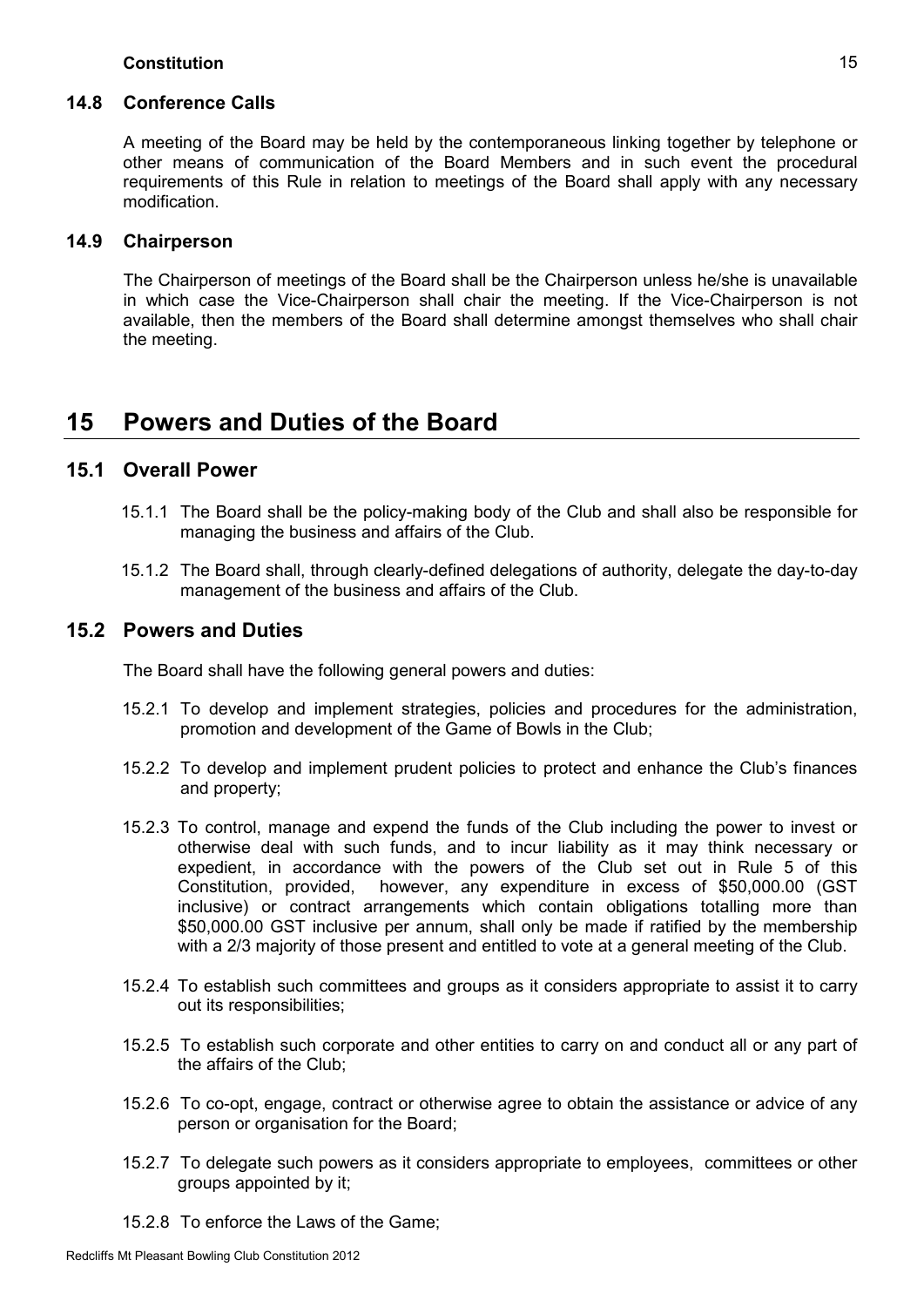- 15.2.9 To determine the yearly calendar for Club tournaments, events and competitions;
- 15.2.10To employ, engage or otherwise appoint a manager, coaches, managers, umpires, greenkeepers and support personnel for Club representative bowls teams and competitions, determine the terms and conditions of such appointments and, if necessary, terminate such appointments;
- 15.2.11To appoint such persons as it considers appropriate to committees, positions and roles within the Club, (except as otherwise specified in this Constitution or the Club Regulations), to determine the terms and conditions of such appointment and, if necessary, to terminate such appointments;
- 15.2.12To approve Club representative Bowls Teams and squads selected by the selectors;
- 15.2.13Subject to this Constitution, to fill vacancies of the Board, any committees and other groups which are established by it;
- 15.2.14To determine the conditions and rules of Club tournaments, events and competitions, held by or under its auspices;
- 15.2.15To appoint members to any Club Special Committee and administer the Club Judicial Committee;
- 15.2.16To approve the delegate to represent the Club at general meetings of the Centre;
- 15.2.17To discipline Members as specified under Rules 7 and 22;
- 15.2.19To develop Club programmes for playing, coaching, umpiring and officiating the Game of Bowls and implement them as agreed by Bowls NZ together with national programmes;
- 15.2.20To resolve and determine any disputes or matters not provided for in this Constitution.

## **16 Secretary and Treasurer**

#### **16.1 Secretary - Duties**

The Secretary shall:

- (a) Give notice of, and attend, General Meetings and meetings of the Board, keep minutes of the proceedings of such meetings and record the attendance at Meetings of the Board (particulars of which shall be included in the Annual Report).
- (b) Conduct all correspondence and generally perform such duties required under the Constitution of Bowls NZ and the Centre and/or this Constitution and the Club Regulations and such other duties as directed by the Board.
- (c) Keep a register of members, and forward the annual return of the Club, in accordance with the requirements of the Centre and Bowls NZ.

#### **16.2 Treasurer - Duties**

The Treasurer shall:

(a) Collect and account for all subscriptions and other moneys payable to the Club, bank to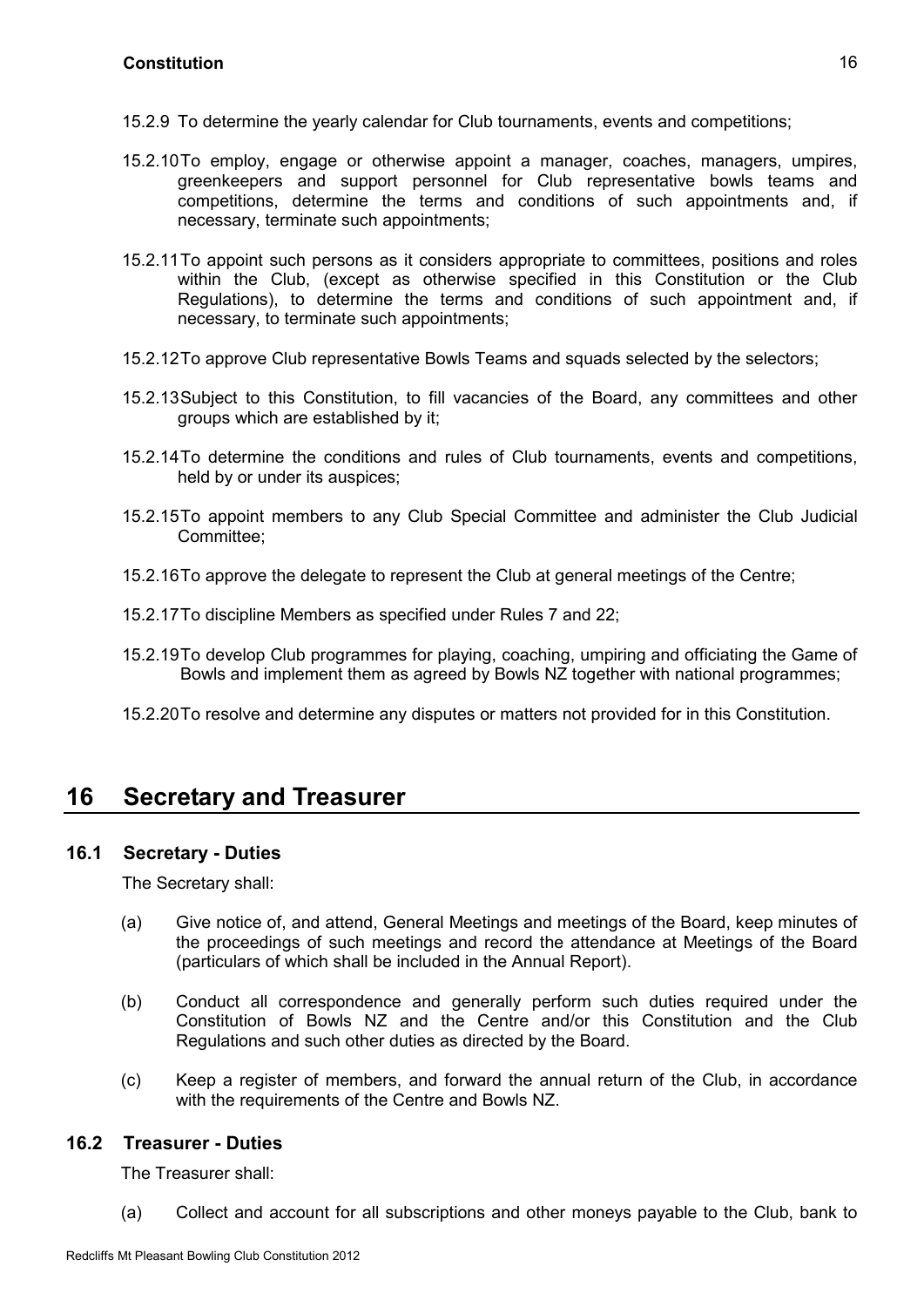the credit of the Club's banking account, disburse the moneys of the Club under the authority of the Board, and keep proper accounts of the financial affairs of the Club.

- (b) Submit accounts payable by the Club for the approval of the Board before payment, and report to each meeting of the Board the state of the finances of the Club.
- (c) Immediately after the close of each financial year,  $30<sup>th</sup>$  day of April, prepare and submit to audit the Statement of Income and Expenditure, and Balance Sheet.
- (d) The audited Statement of Accounts for the Club for the financial year, together with a budget of estimated income and expenditure for the ensuing year shall, together with the Annual Report, be forwarded to each financial Full Member with the notice of the Annual General Meeting.

# **17 Bowls Committees**

#### **17.1 Club Captains – Duties**

The Men's and Women's Club Captains shall chair the Men's and Women's Bowls Committees as required and shall report to each Board meeting the state of all matters relating to the Bowls Committee activities. All other duties are as defined in the Club's Regulations.

#### **17.2 Competitions Committees – Duties**

The duties of the Competitions Committees shall be to conduct and regulate all Club competitions. Men and Women members shall control their respective matches and competitions but to meet on any matters of common concern. All other duties are as defined in the Club's Regulations.

#### **17.3 Selectors – Duties**

The duties of the selectors shall be to select the Teams for Interclub matches, to classify and handicap players for Competitions, and to make nominations in accordance with the Constitution of the Centre for Representative Teams. Men and Women members shall control their respective selections but to meet on any matters of common concern. All other duties are as defined in the Club's Regulations.

## **18 Board Appointments**

#### **18.1 Green Superintendent**

- 18.1.1 The Green Superintendent shall be appointed by the Board from time to time. Subject to any specific instructions given by the Board, she/he shall be responsible for:
	- (a) the maintenance and upkeep of the greens and surrounds,
	- (b) supervise and direct the work of the Greenkeeper and of any casual and voluntary work related to the greens of a similar nature, and
	- (c) at each Board Meeting report on the state of the greens and such other matters as she/he deems desirable or as may be required by the Board.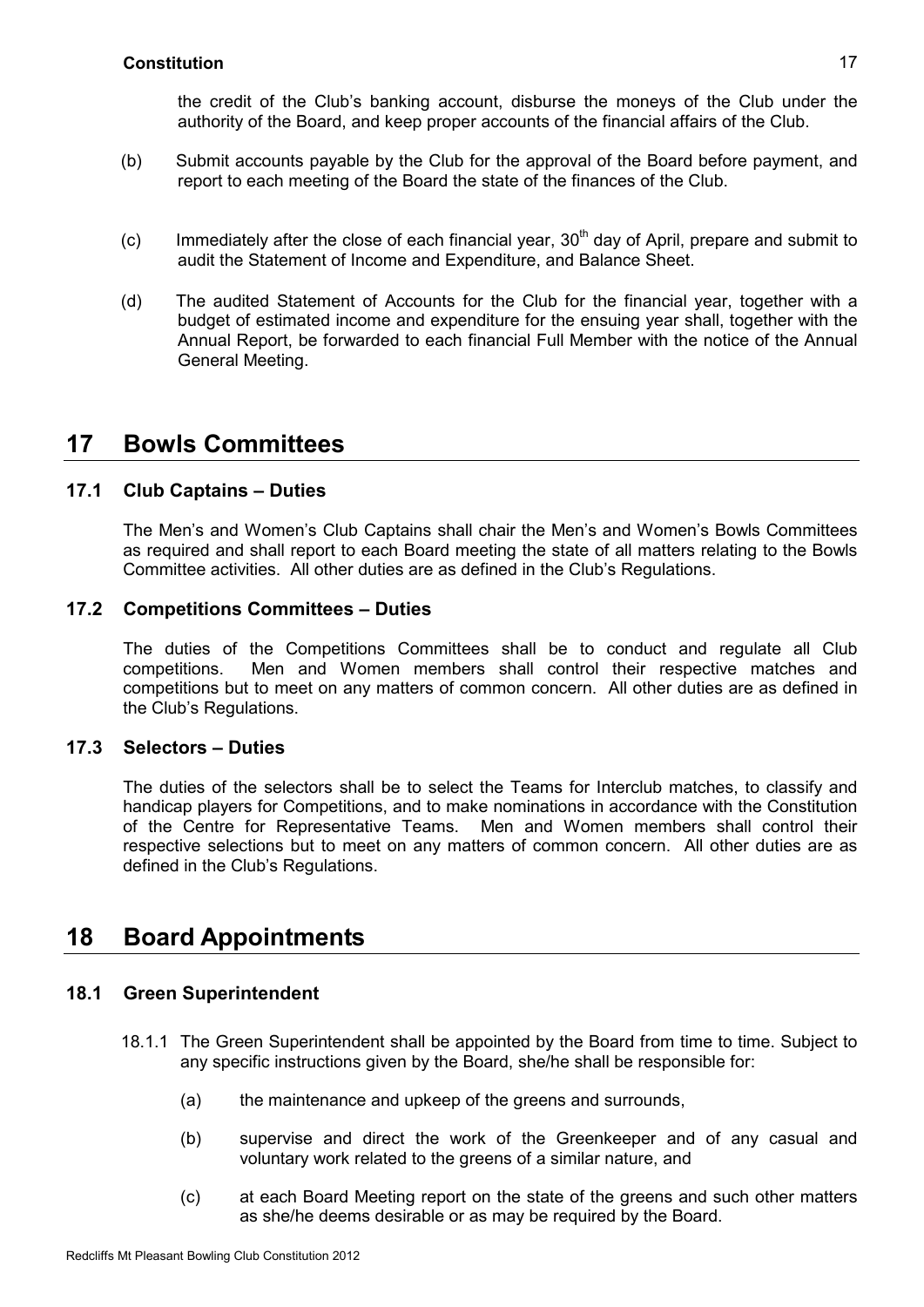18.1.2 The Green Superintendent, or in her/his absence the Chairperson or Vice-Chairperson, shall have power to prevent play on the Club's greens or any part of them and/or close the greens, if at any time (subject to this Rule) it is considered that the greens might be damaged by being played upon. Such decision to require the cessation of play or the close the greens shall be signified by the display of an appropriate notice on the green or rink concerned and/or a notice on the Pavilion notice board. This clause shall **not** apply where the Club greens are being used by the Centre or by Bowls NZ for a competition, tournament or match being held by or on their behalf, in which case the controlling body of such competition, tournament or match shall determine, in consultation with the Green Superintendent, whether or not play can continue and/or the greens should be closed.

#### **18.2 Centre Delegates**

The Delegate(s) to the Centre in respect of the current year of the Club shall be appointed by the Board from time to time and shall assume office in accordance with the provisions in the Centre Constitution. The Annual General Meeting shall in similar manner elect one or more Substitute Delegates who may act as the Club Delegate(s) on the Centre if the Club Delegate(s) shall be unable to so act. Delegates shall, when specific instructions are given, vote at meetings of the Centre in accordance with the directions given her/him (them) by the Board and/or any General Meeting. The Delegate(s) shall report to the Board all decisions of the Centre affecting or of interest to the Club.

## **19 General Meetings**

#### **19.1 Annual General Meeting**

- 19.1.1 An Annual General Meeting of the Club shall be held not later than the last Sunday in June each year. The Secretary shall give formal written notice including an agenda, any notices of motion and audited financial statements, to all Members entitled to vote at the meeting, confirming the venue, date and time of such meeting, as determined by the Board, not later than fourteen (14) days prior to the proposed date for the meeting.
- 19.1.2 The business to be transacted at every Annual General Meeting shall include:
	- (a) Confirmation of the minutes of the previous year's Annual General Meeting;
	- (b) Receiving the Board's report for the financial year ending  $30<sup>th</sup>$  April together with the Statement of Income and Expenditure and audited Statement of Accounts for the Club for the financial year;
	- (c) Receiving the Auditor's report on the accounts of the Club for the preceding financial year;
	- (d) The election of members of the Board, the Secretary, the Treasurer and the Bowls Committees;
	- (e) Fixing the annual subscription fee or fees;
	- (f) Considering and dealing with notices of motion from Members of which due and proper notice has been given;
	- (g) Transacting such other business as the General Meeting deems appropriate.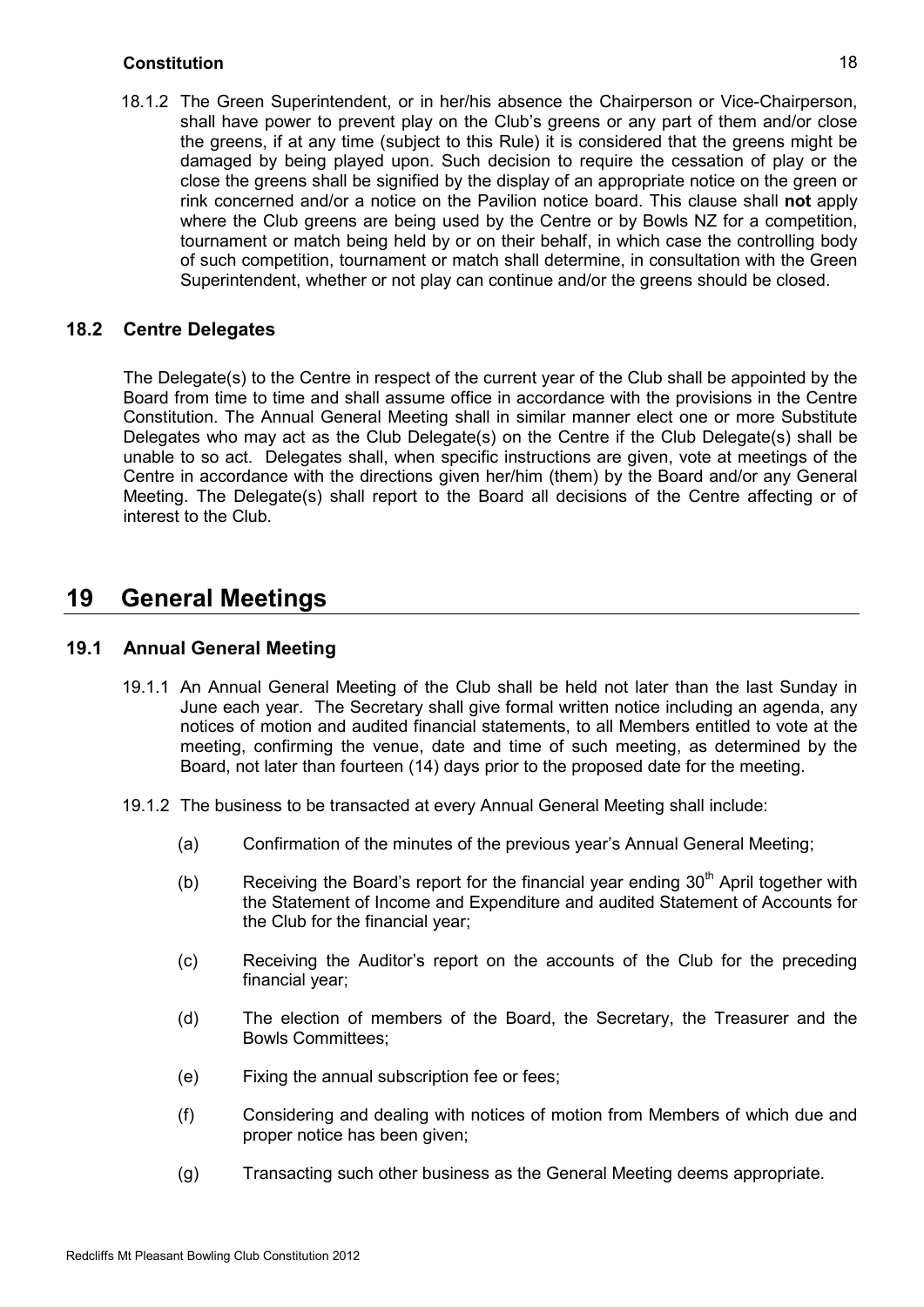#### **19.2 Notices of Motion**

- 19.2.1 Only those Members entitled to vote at a General Meeting of the Club may submit notices of motion.
- 19.2.2 Any notice of motion from a Member must be received by the Secretary fourteen (14) days prior to an Annual General Meeting in order to be considered at that meeting.
- 19.2.3 Every notice of motion must be signed by the Member.
- 19.2.4 Any matter of an urgent or extraordinary nature which normally would be required to be the subject of a notice of motion may, if prior written notice has been given to the Secretary and the Chairperson, be brought before such meeting and determined by it but only if the majority of those Members present and entitled to vote do so in favour of the matter not being circulated to the Members for prior consideration.

#### **19.3 Special General Meeting**

- 19.3.1 The Secretary shall convene a Special General Meeting of the Club:
	- (a) when directed to do so by the Board; or
	- (b) on requisition in writing signed by not less than ten (10) Members entitled to vote at a General Meeting which shall provide full details of the business to be dealt with at the meeting,

by giving the requisite notice required under Rule 19.3.2.

19.3.2 A Special General Meeting if called for or requisitioned pursuant to Rule 19.3.1 shall be convened by the Secretary giving at least fourteen (14) days' notice to the members of the Board and Members of the date and venue of such meeting (except where in the view of the Chairperson such notice period is not practicable). Such notice shall clearly state the reasons why the Special General Meeting is being convened and provide as full details as possible of the nature of the business to be transacted at the meeting. Only the business mentioned in the notice of requisition may be dealt with at such Special General Meeting.

#### **19.4 Meeting Chairperson**

The Chairperson shall chair the Annual General Meeting or a Special General Meeting. In the event of the Chairperson being unavailable, the Vice Chairperson shall chair the meeting and if s/he is unavailable, the meeting shall appoint a person from amongst its number to chair the meeting in the Chairperson's absence.

#### **19.5 Procedure**

- (a) At all General Meetings every financial Full Member, Student Member and Life Member personally present shall on each question be entitled to have one vote.
- (b) The Chairperson shall have a deliberative vote, and in the event of an equality of votes but not otherwise, the Chairperson shall also have a casting vote, which shall have due regard to the status quo.
- (c) No proxy voting shall be allowed.
- (d) Voting shall be by show of hands, except for election of members to the Board or, if any two members present and entitled to vote request a ballot, which in either case a secret ballot shall be held.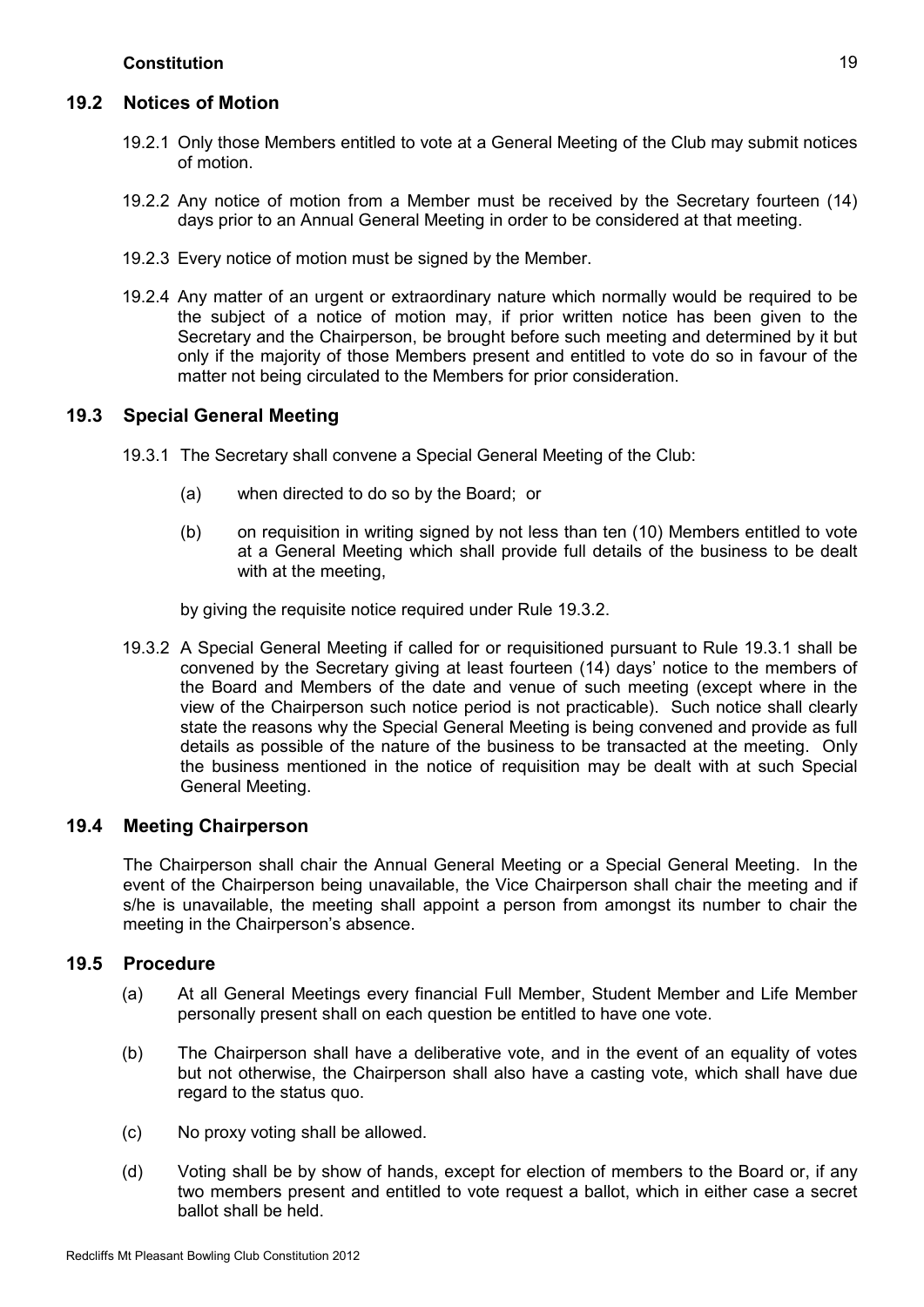#### **19.6 Minutes**

The Secretary shall ensure the proceedings of all Annual General Meetings and Special General Meetings are recorded and incorporated in a minute book. As soon as possible after the conclusion of each meeting the Secretary shall forward a copy of the minutes to the members of the Board, Members, and the Centre.

## **20 Quorum**

- **20.1** The quorum for all Club General Meetings shall be one more than a quarter of the number of financial Members entitled to vote, provided that should such number not be a whole number, the quorum shall be the next whole number.
- **20.2** No business shall be transacted at any General Meeting unless a quorum shall be present, except that those present may fix a date and venue for the reconvening of the Meeting.
- **20.3** If a quorum is not present within an hour after the appointed time for it, the Meeting, if convened upon the requisition of Members shall be dissolved. In every other case it shall stand adjourned to a time and place to be fixed by the Chairperson on adjourning the Meeting. If at the adjourned Meeting a quorum is not present within half an hour after the appointed time, the Members present shall be a quorum.

## **21 Awards**

The Club may, at the Annual General Meeting, on the recommendation of the Board award a service medal to any person whose long and outstanding or meritorious service to the Club merits such recognition.

## **22 Discipline**

#### **22.1 Disciplinary Process**

The disciplinary process for Misconduct (as defined in Rule 22.2) shall be as follows:

- (a) **Club Member – Laws of the Game:** Where a Member or Official of a Club engages in Misconduct which **is** covered by the Laws of the Game, the Controlling Body responsible for enforcing the Laws of the Game shall take such disciplinary action as is set out in the Controlling Body's constitution and/or regulations;
- (b) **Club Member – Other:** Where a Member or Official of a Club engages in Misconduct which is **not** covered by the Laws of the Game, the Club's Board, the Club's Judicial Committee, or equivalent body, shall take such disciplinary action as is set out in this Constitution and/or the Club Regulations, unless stated otherwise in the Club Regulations.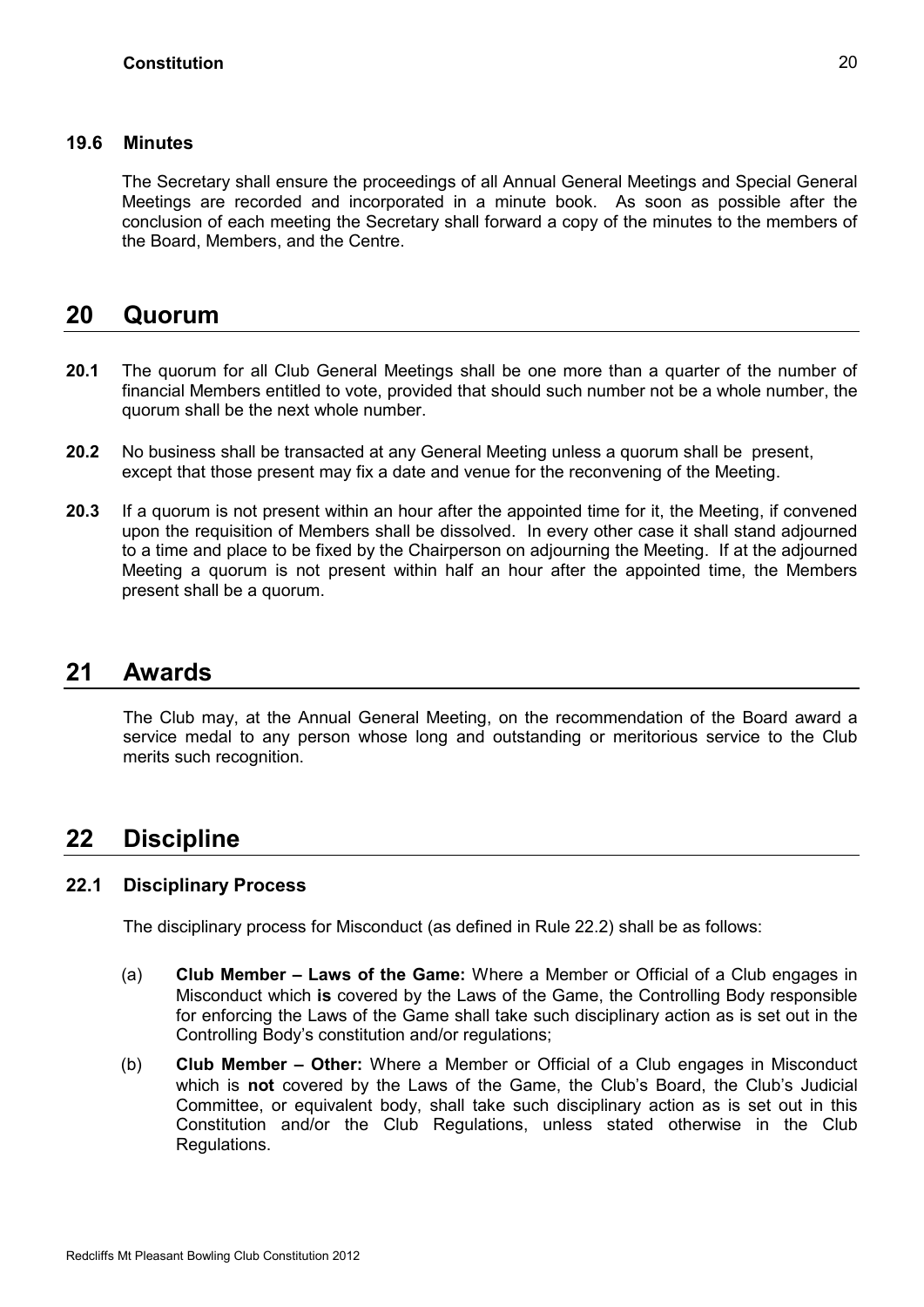#### **22.2 Misconduct Defined**

For the purposes of this Constitution, the definition of "Misconduct" shall include, but shall not be restricted to, situations where a Member or Official of the Club:

- (a) Breaches any provision of the Laws of the Game;
- (b) Deliberately loses or attempts to lose a Game of Bowls or plays unfairly;
- (c) At any event, function or activity of the Club, or whilst on the property of the Club, uses any profane, indecent or improper language;
- (d) At any time or place engages in offensive or insulting behaviour towards the Club or any member of the Club, or any person acting for or on behalf of the Club, including employees;
- (e) Breaches any provision of:
	- (i) this Constitution, or the Bowls NZ Constitution or the Centre Constitution;
	- (ii) the Club Regulations, the Bowls NZ Regulations or the Centre Regulations;
	- (iii) any policies of the Club, Bowls NZ or the Centre, or
	- (iv) any reasonable direction of the Club, Bowls NZ or the Centre (or person authorised on its behalf);
	- (v) any decision of a General Meeting, the Club Board or the Club Judicial Committee or any decision of any equivalent bodies of Bowls NZ or the Centre;
- (f) acts in a manner which brought, or could bring, the Club or Bowls NZ or any Centre into disrepute;
- (g) acts in a manner unbecoming of a Member of the Club or which is prejudicial to the objects of the Club, Bowls NZ and/or the Centre;
- (h) fails or refuses, for a period of one (1) calendar month to pay any fine or monetary penalty imposed by the Club, Bowls NZ and/or the Centre or any authority under the jurisdiction of the Club, Bowls NZ or the Centre;
- $(i)$  aids or abets any of the conduct specified in  $(a)$  to  $(h)$  above.

#### **22.3 Club Defined**

For the purposes of Rules 22.1 and 22.2, the "Club" has the meaning defined in Rule 2 (Interpretation) of this Constitution and also has an extended meaning to include the Board or equivalent body of the Club, any sub-committee of the Club, and any team or side representing the Club.

#### **22.4 Official Defined**

For the purposes of Rules 22.1 and 22.2, an "Official" has the meaning defined in Rule 2 (Interpretation) of this Constitution and also has an extended meaning to include any person who is a member of any match committee, tournament committee, and a person who is a team manager, a selector, a coach or an umpire.

#### **22.5 Procedure for Misconduct**

The relevant body in Rule 22.1 shall take action for any alleged Misconduct upon receiving details of the allegation in writing from any person or organisation and as otherwise set out in the Club Regulations.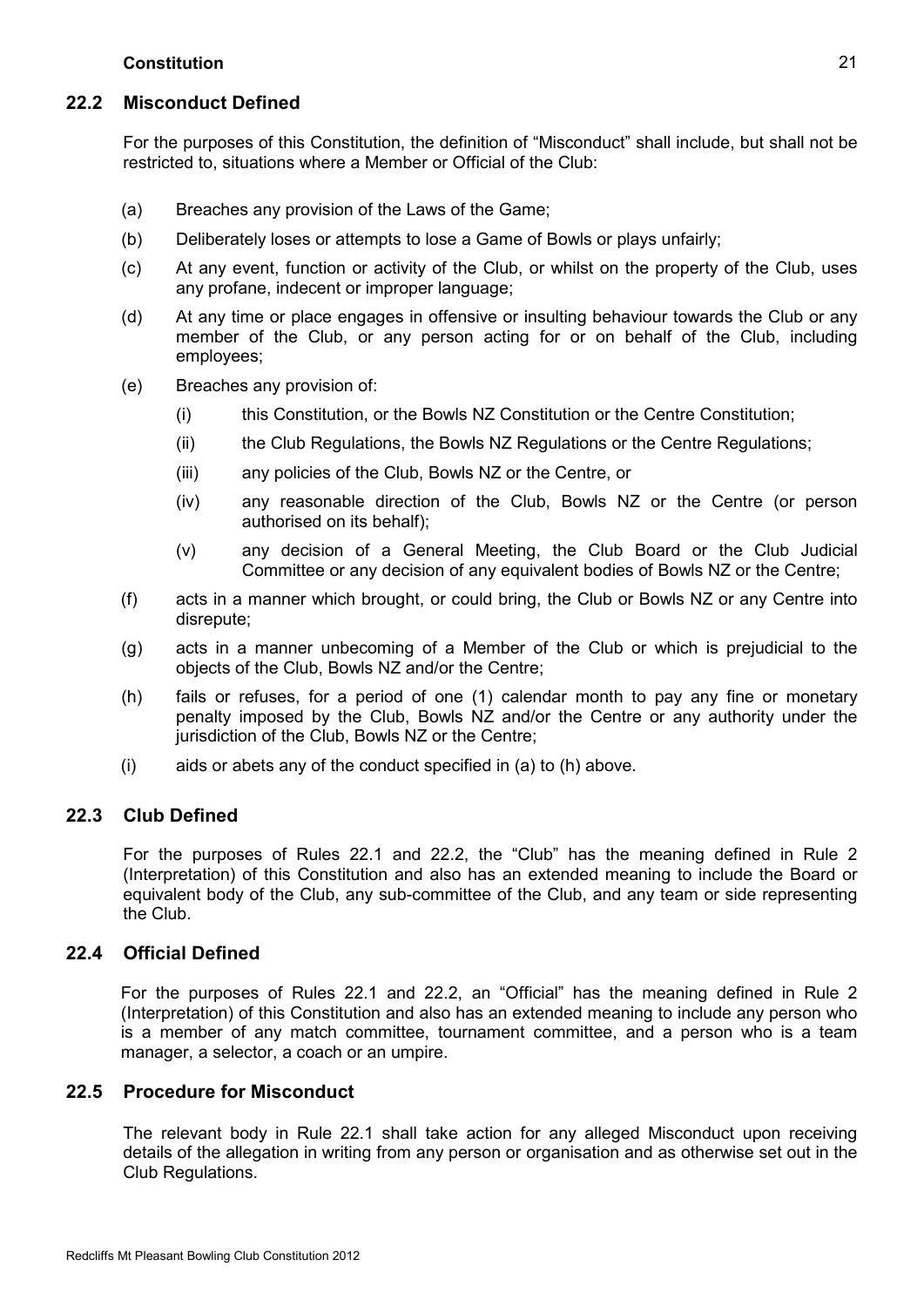## **23 Disputes**

#### **23.1 Dispute Process**

Subject to Rule 23.4, the process for resolving Disputes (as defined in Rule 23.2) shall be as follows:

- (a) **Club Member vs Club Member – Laws of the Game:** Where a Member of the Club has a Dispute with another Member of the Club and such Dispute **is** covered by the Laws of the Game, the Controlling Body responsible for enforcing the Laws of the Game, shall take such steps for resolving the Dispute as are set out in the Controlling Body's constitution and/or regulations;
- (b) **Club Member vs Club Member – Other:** Where a Member of the Club has a Dispute with another Member of the Club and such Dispute is **not** covered by the Laws of the Game, the Club's Board, the Club's Judicial Committee, or equivalent body, shall resolve the Dispute in accordance with the Club's constitution and/or regulations;
- (c) **Club Member vs Club – Laws of the Game:** Where a Member of the Club has a Dispute with the Club or any Official of the Club and such Dispute **is** covered by the Laws of the Game, the Controlling Body responsible for enforcing the Laws of the Game, shall take such steps for resolving the Dispute as are set out in the Controlling Body's constitution and/or regulations;
- (d) **Club Member vs Club – Other:** Where a Member of the Club has a Dispute with the Club or any Official of the Club and such Dispute is **not** covered by the Laws of the Game, the Club's Board, the Club's Judicial Committee, or equivalent body, shall resolve the Dispute in accordance with the Club's constitution and/or regulations.

#### **23.2 Dispute Defined**

For the purpose of this Constitution, the definition of "Dispute" shall (subject to Rule 23.3) include situations where the Club, or any Member or Official of the Club has a grievance or difference about the meaning or effect of any Rule, provision, decision, policy, practice, right, privilege or direction (including this Constitution, the Laws of the Game and the Club Regulations) determined by a Controlling Body or the Club or a Member or Official of the Club.

#### **23.3 Disputes Exclude**

A Dispute shall **not** include:

- (a) a matter which involves an allegation of Misconduct,
- (b) a matter which is before, or has been before, the Club's Board, the Club Judicial Committee or an equivalent body, or the Judicial Committee (or equivalent body) of Bowls NZ or the Centre Judicial Committee, or
- (c) a matter which is or has been appealed under this Constitution.

#### **23.4 Application of Rule 23.1**

A Dispute may only be resolved under one of the sub-Rules (a) to (d) in Rule 23.1. Once proceedings have commenced under any such sub-Rule they cannot be resolved under any other sub-Rule in Rule 23.1.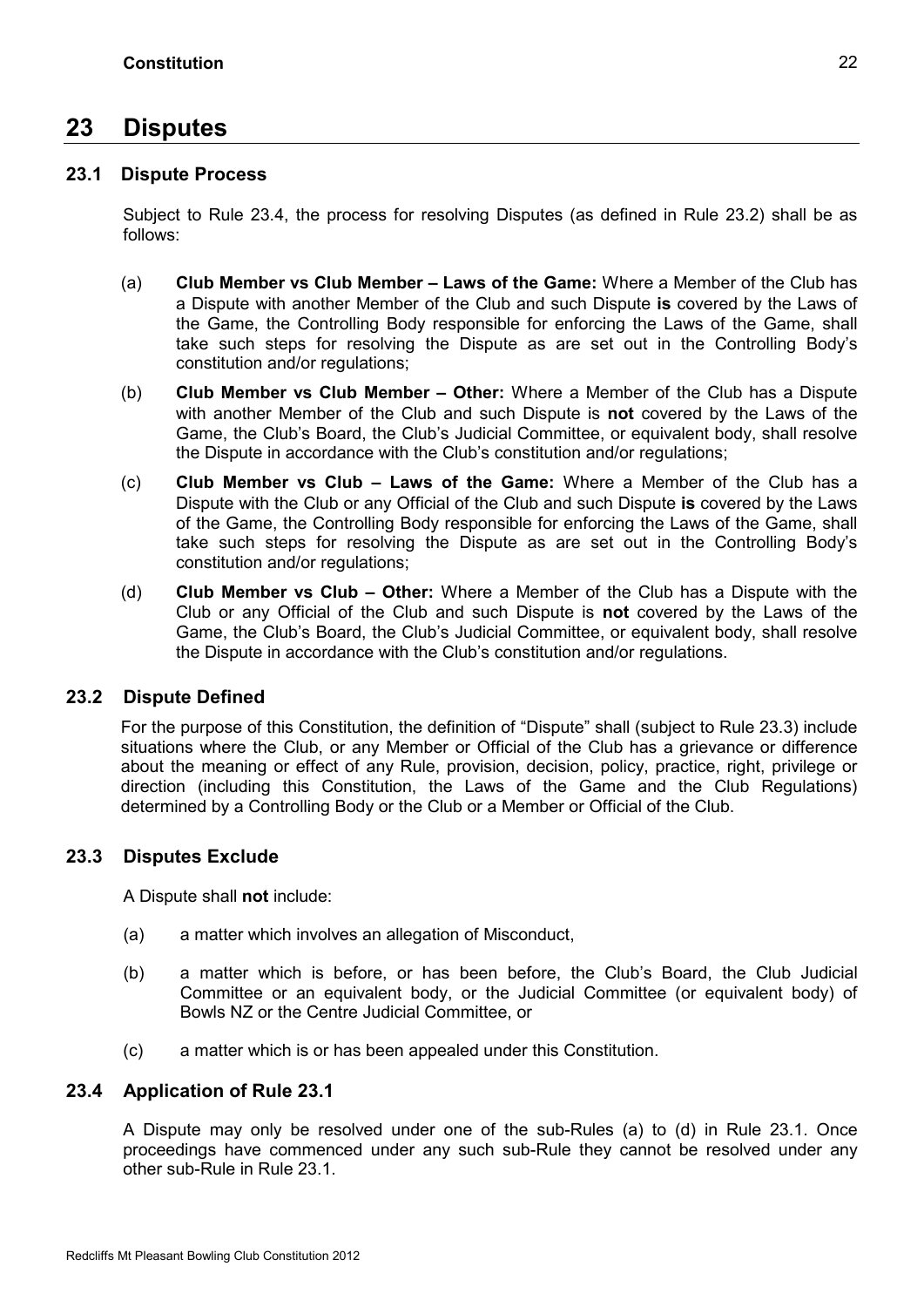#### **23.5 Club Defined**

For the purposes of Rules 23.1 and 23.2, the "Club" has the meaning defined in Rule 2 (Interpretation) of this Constitution and also has an extended meaning to include the Board, any sub-committee of the Club, and any team or side representing the Club.

#### **23.6 Official Defined**

For the purposes of Rules 23.1 and 23.2, an "Official" has the meaning defined in Rule 2 (Interpretation) of this Constitution and also has an extended meaning to include any person who is a member of any match committee, tournament committee, and a person who is a team manager, a selector, a coach or an umpire.

#### **23.7 Procedure for Dispute**

The relevant body in Rule 23.1 shall resolve the Dispute upon receiving details of the Dispute in writing from the aggrieved Member or body which is in Dispute and is otherwise set out in the Club Regulations.

## **24 Club Special or Judicial Committee**

At any time that the issue warrants the Board may appoint either a Club Special Committee or Judicial Committee

#### **24.1 Composition**

Any Club Special Committee shall comprise not less than three (3) persons who are not members of the Board but have the relevant knowledge and experience to consider these matters. The Board shall have the power to appoint such persons.

The Club Judicial Committee shall comprise not less than three (3) persons appointed from time to time by the Board. The members of the Club Judicial Committee should, if possible, comprise of:

- (a) a person with legal experience, preferably a lawyer;
- (b) a person with significant experience in disciplinary matters, preferably in relation to bowls;
- (c) a person with extensive knowledge of the Game of Bowls.

The Secretary shall appoint a Chairperson on each occasion when the Club Judicial Committee is to be convened from one of the members appointed to the Club Judicial Committee. No Board member, employee or person who has an interest in the matter before the Club Judicial Committee, is eligible to sit on the Club Judicial Committee. In an emergency situation any two members of the Club Judicial Committee may constitute a quorum.

#### **24.2 Functions**

The functions of the Club Special or Judicial Committee shall be to:

- (a) hear and determine any allegation of Misconduct properly made to it under this Constitution;
- (b) hear and determine any Dispute properly made to it under this Constitution;
- (c) hear and determine any Appeals properly made to it under this Constitution;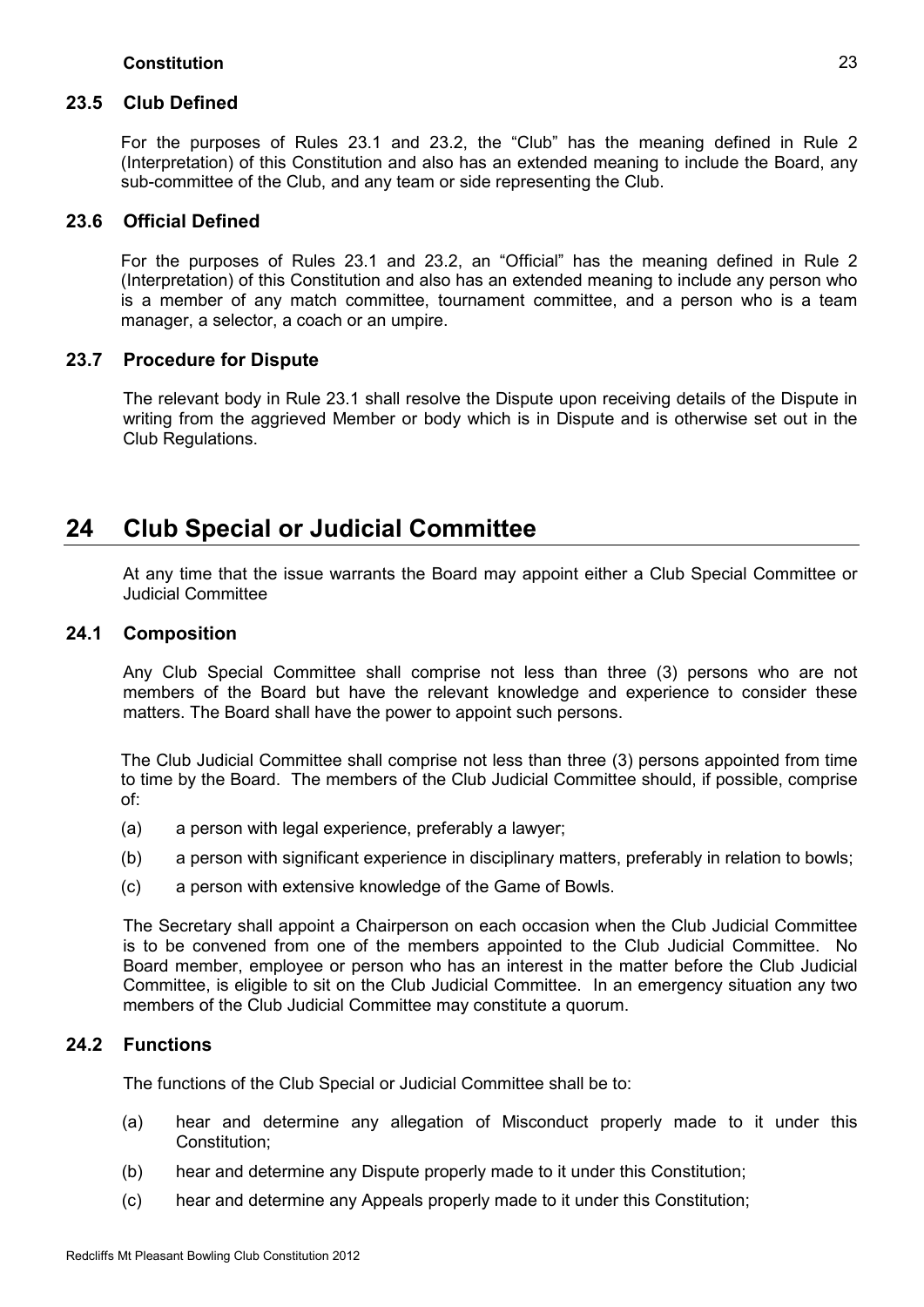(d) if delegated by the Board, undertake any inquiry or investigation, onbehalf of the Club.

#### **24.3 Procedure**

In performing its functions, the Club Special or Judicial Committee shall follow the procedures set out in the Club Regulations.

#### **24.4 Decisions**

- (a) The Club Special Committee shall make recommendations to the Board which shall make binding decisions subject to the right of appeal (under Rule 25).
- (b) Subject to the right of appeal (under Rule 25), all decisions of the Club Judicial Committee shall be final and binding on all Members. The failure to adhere to a decision of the Club Judicial Committee may result in the affected Member being suspended or expelled from the Club under Rule 7.2 of this Constitution, and/or such other steps being taken as set out in this Constitution.

## **25 Appeals**

#### **25.1 Appeal Process**

The appeal process for appeals of decisions involving Misconduct or a Dispute shall be as follows:

- (a) **Appeal to a Club – Laws of the Game:** Where the Club (or committee on its behalf) is the Controlling Body and that Controlling Body has made a decision involving Misconduct or a Dispute covered by the Laws of the Game, any party affected by that decision may appeal such decision to the Club's Judicial Committee (or equivalent committee) in accordance with this Constitution and/or Regulations;
- (b) **Appeal to the Centre - Other:** Where the Club Judicial Committee (or equivalent committee) has made a decision involving Misconduct or a Dispute which is **not** covered by the Laws of the Game, any party affected by that decision may appeal such decision to the Centre Judicial Committee in accordance with the Centre Constitution and/or the Centre Regulations;
- (c) **Appeal to Bowls NZ –** where Bowls NZ (or committee on its behalf) is the Controlling Body and that Controlling Body has made a decision involving Misconduct or a Dispute covered by the Laws of the Game, any party affected by that decision may appeal such decision to the Bowls NZ Judicial Committee in accordance with the Bowls NZ Constitution and Bowls NZ Regulations.

#### **25.2 Decisions**

The decision in relation to an Appeal which is determined by the Club Judicial Committee, the Centre Judicial Committee or the Bowls NZ Judicial Committee, shall be final and binding and there is no second or further right of appeal.

#### **25.3 Procedure**

In determining any appeal, the Club Judicial Committee shall follow the procedures set out in the Club Regulations.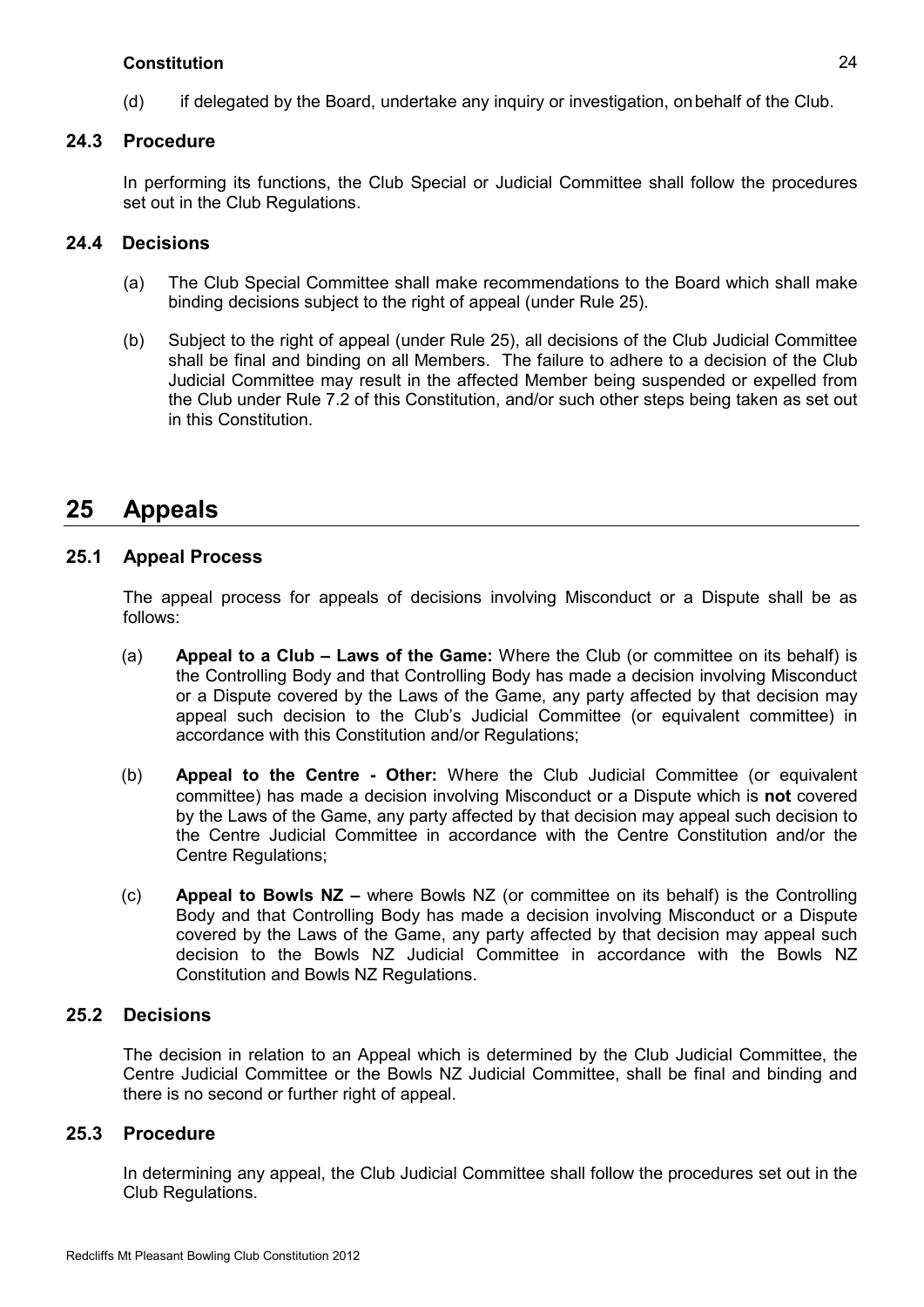#### **25.4 Stay of Execution**

Pending the determination of an appeal before it, the Club Judicial Committee may grant a stay of execution of the decision which is being appealed.

### **26 Laws of the Game**

**26.1** All matches shall be played in accordance with the Laws of the Game and any rules or regulations made under the Bowls NZ Constitution as approved, and its members shall, as a condition of the continuance of membership of Bowls NZ, at all times and in all respects conform to and be bound by the constitutions and regulations of the Club, the Centre and Bowls NZ.

## **27 Club Regulations**

#### **27.1 Board to Determine**

The Board may determine from time to time Club Regulations covering attire and/or conditions of play for tournaments and competitions and/or any such other matters as the Board in its discretion deems appropriate, provided they are not inconsistent with this Constitution, the Centre Constitution, the Centre Regulations, the Bowls NZ Constitution or the Bowls NZ Regulations. Such Club Regulations when determined shall be recorded in a Regulations Register maintained by the Secretary and circulated to Members as appropriate.

#### **27.2 Application**

Any Club Regulations determined under this Rule shall be binding on all Members.

#### **27.3 Alterations**

Club Regulations determined under this Rule may be rescinded, amended or added to from time to time only by resolution of the Board.

## **28 Monetary Gain**

Any income, benefit or advantage shall be applied to the objectives of the Club. No member of the Club or any person associated with a member, shall participate in or materially influence any decision of the Club, in respect of the payment to or on behalf of that member or associated person of any income, benefit or advantage whatsoever. Any such income shall be reasonable and relative to that which would be paid in an arms length transaction (being open market value). The provisions and effect of this Rule shall not be removed from this Constitution and shall be included and implied in any constitution replacing this Constitution.

## **29 Colours**

The official uniform and official colours of the Club shall be as determined by a resolution of the members at a General Meeting and then as specified in the Club Regulations.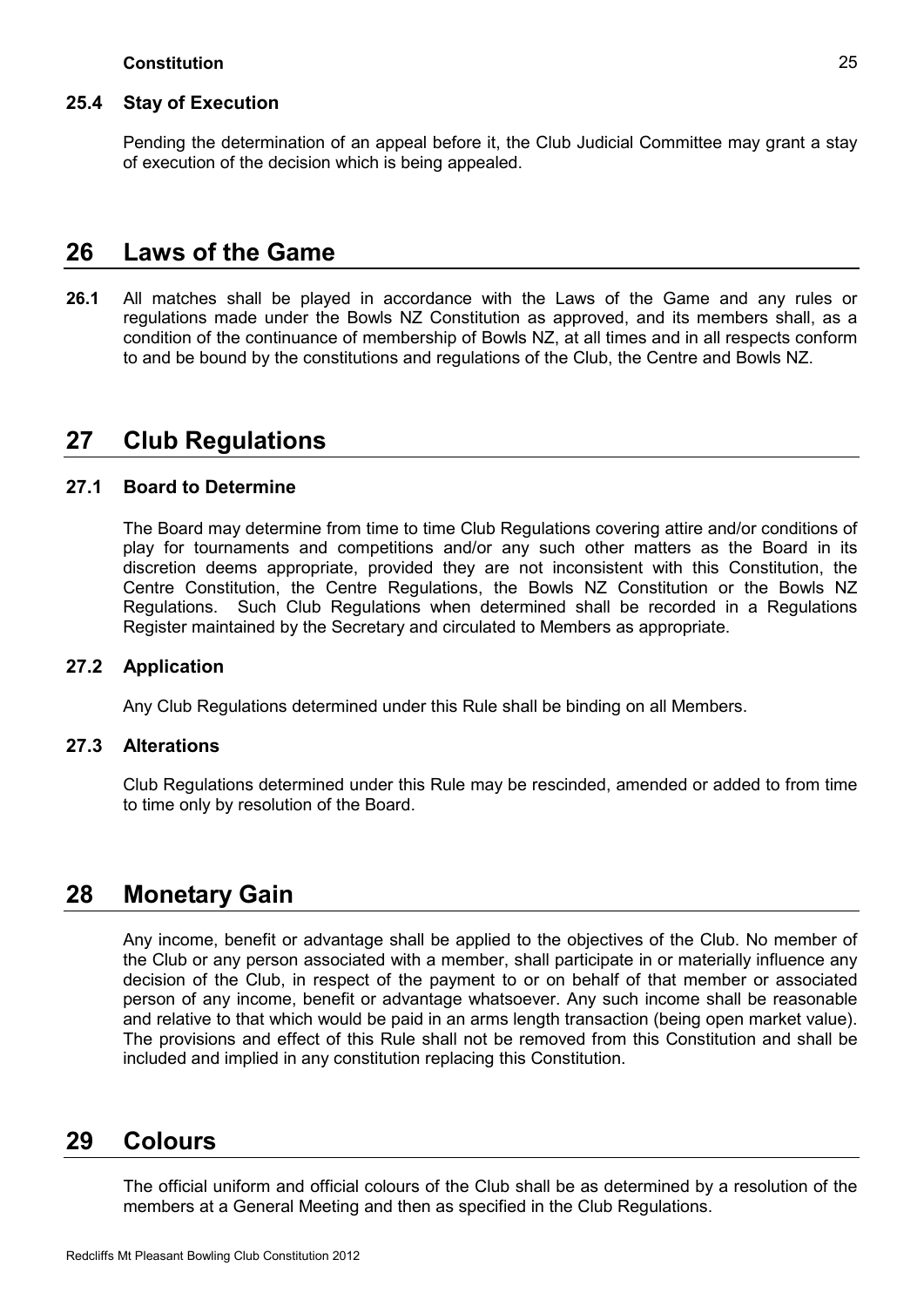# **30 Alterations to Constitution**

This Constitution may be rescinded, amended or added to only by a resolution in that behalf passed by a two-thirds majority of those Members present and entitled to vote at an Annual General Meeting or a Special General Meeting convened for that purpose. Any alterations to the Constitution will not come into effect until thirty (30) days after such alterations have been approved. No amendment may be made to this Constitution, which affects Rule 31 relating to liquidation or Rule 28 relating to monetary gain unless it has been first approved by the Inland Revenue Department.

# **31 Winding Up, Dissolution and Liquidation**

- **31.1** Members may resolve to wind up the Club, if the Club at a General Meeting of its Members passes a resolution to do so and that resolution is confirmed at a subsequent General Meeting called together for that purpose and held not earlier than thirty (30) days after the date on which the resolution to be confirmed was passed. The term **"resolution"** in this context means the resolution carried by a majority of the valid votes cast by those Members present and entitled to vote, and the resolution shall be taken to be confirmed at the subsequent General Meeting if the confirmation is carried by such a majority.
- **31.2** If Rule 31.1 is invoked the Members may pass an additional resolution appointing a liquidator. Such resolution must be confirmed at a subsequent General Meeting called together for that purpose and held not earlier than thirty (30) days after the date on which the resolution to be confirmed was passed. The term **"resolution"** in this context means the resolution carried by a majority of the valid votes cast by those members present and entitled to vote at the General Meeting in person, and the resolution shall be taken to be confirmed at the subsequent General Meeting if the confirmation is carried by such a majority.
- **31.3** In the event of the winding up, dissolution or liquidation of the Club or its dissolution by the Registrar of Incorporated Societies, the funds and assets of the Club remaining after payment and satisfaction of its debts and liabilities and the costs and expenses of the winding up, dissolution or liquidation shall be distributed by the Club in General Meeting for such local community and recreation purposes as determined in accordance with the resolution to wind up, but no part of the income shall be used or available to be used for the pecuniary profit of any proprietor, member or shareholder.

# **32 Common Seal**

The Club shall maintain a common seal which shall be kept in the custody of the Secretary and shall be affixed to any document only by the authority of the Board and in the presence of any two (2) of the Chairperson, Treasurer or the Secretary, or any Board member so authorised by resolution of the Board to that effect.

# **33 Indemnity**

**33.1** Each Full Member, Life Member, Student Member, and member of the Board shall, except in the case of wilful default or fraudulent acts or omissions, be indemnified by and out of the funds of the Club against any loss, damage, expenses or liability incurred by reason of or in connection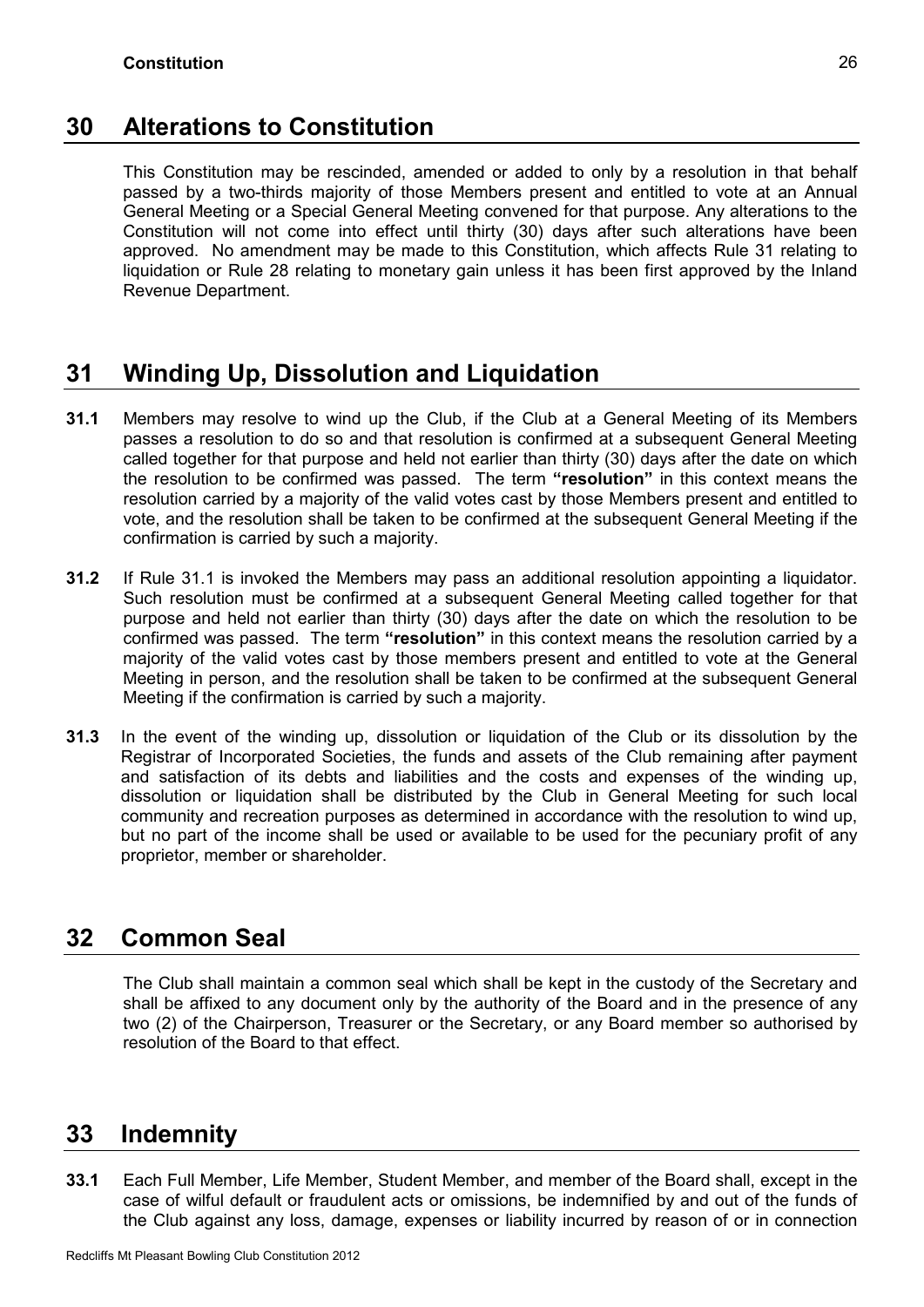with any legal proceedings instituted against them or any of them for any act done, omitted or suffered in relation to the performance of any of their duties in respect of the Club.

**33.2** The Board may effect any appropriate insurance cover in respect of the indemnity provision in this Rule at the expense of the Club.

## **34 Matters Not Provided For**

If any matter shall arise which in the opinion of the Board is not provided for in this Constitution then it may be determined by the Board in such manner as it deems fit, and every such determination shall be binding upon Members unless and until set aside by a resolution of a General Meeting.

## **35 Auditor**

An Auditor, who shall not be a member of the Club, shall be appointed by the Board after due consideration of their professional standing and expertise, and shall examine and report on the annual Statement of Accounts and Balance Sheet. The Auditor shall at all reasonable times have access to the books and accounts of the Club and shall be entitled to any information required relating to them or to any matter deemed necessary or desirable for audit purposes.

## **36 Financial**

- **36.1** The Club's current banking account shall be kept at the SBS Bank, Ferrymead, or at such other Bank as may be decided upon by the Board. All cheques on such account shall be signed by the Treasurer or Assistant Treasurer and any other nominated member of the Board.
- **36.2** A majority of the Members present and entitled to vote at a General Meeting of the Club convened for the purpose, may resolve to borrow or raise, and secure the repayment of, such sum or sums of money in such a manner as they shall think fit including by charges upon all or any of the Club's assets (both present and future) and to purchase, redeem and pay off such securities.
- **36.3** The Board shall have power to borrow by way of bank overdraft for the working expenses of the Club such amount of money either at one time or from time to time, but not exceeding in the aggregate \$50,000, without the approval of the Members at an AGM at such rate of interest and on such terms as the Board may deem necessary or expedient, and to arrange for and obtain guarantees for the repayment thereof from Members of the Club. Every Member becoming surety for any such loan shall be indemnified by the Club in respect of such surety.
- **36.4** The financial year of the Club shall end on the 30th April in each year. The Board shall cause true and complete accounts to be kept of the income and expenditure and assets and liabilities of the Club. A Statement of Accounts and Balance Sheet, in the form approved by the Board and duly audited shall, together with the Annual Report, be forwarded to each financial Full Member, Life Member and Student Member with the notice of the Annual General Meeting.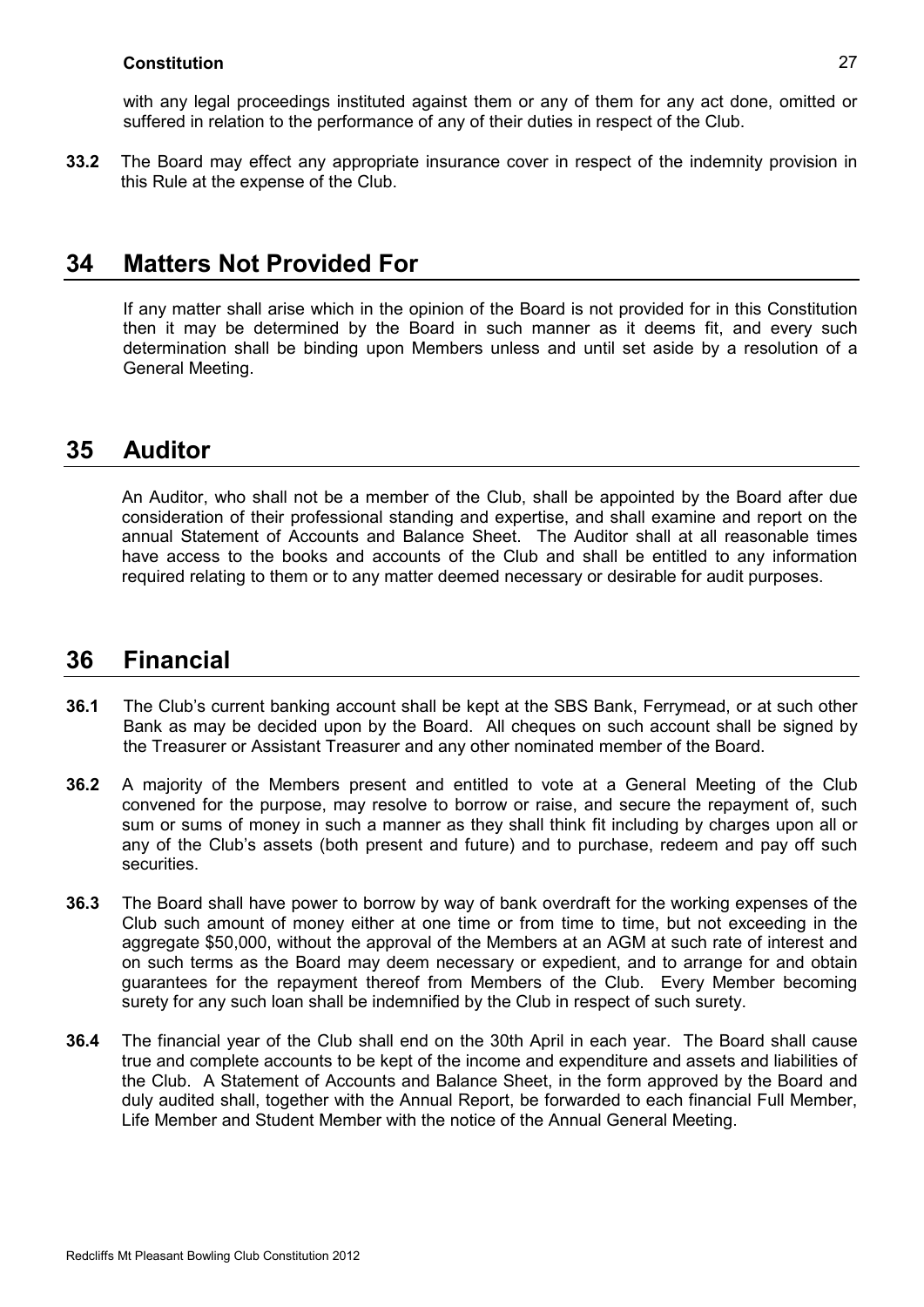## **37 Notices**

Any notice required to be given under this Constitution shall be in writing and may be served either personally or by posting it in a prepaid letter addressed to the member at the address last notified by her/him to the Secretary. If given by post it shall be deemed to have been given at the time when the letter containing the same would be delivered in the ordinary course of post.

## **38 Privacy Act 1993**

- **38.1** It is a condition of membership of the Club that each Member irrevocably consents pursuant to the Privacy Act 1993 to personal information in the form of her/his name and residential address, office held (if necessary) and telephone number being included in a membership list for display in the Club house and/or circulation to other members, including by electronic distribution and/or circulation and inclusion in the annual return supplied by the Club to the Centre for any one or more of the following purposes:
	- (a) the Club and the Centre's membership records including a record of paid and unpaid subscription fees, and the Centre's record for the purpose of calculating capitation fees due to the Centre and Bowls NZ;
	- (b) for the publication and distribution, including electronic distribution, of members details by the Club and in the Centre handbook (if necessary);
	- (c) for distribution by the Club and the Centre pursuant to arrangements entered into with sponsors;
	- (d) for forwarding to Bowls NZ for its records including capitation fee purposes and/or for distribution by Bowls NZ pursuant to arrangements entered into with sponsors.
- **38.2** For the purposes of Principles 10-11 of the Privacy Act 1993, the use or disclosure of personal information obtained pursuant to Rule 38.1 shall, subject to the provisions of Rule 38.1, be a use or disclosure of information authorised by the individual concerned or a use or disclosure connected with or directly related to the purpose for which the information was obtained.
- **38.3** Notwithstanding the provisions of Rule 38.1:
	- 38.3.1 Should any Member object for good reason to the disclosure of personal information in the manner prescribed in Rule 38.1 then such person may make application to the Club's Secretary for exemption in whole or in part from these requirements and the Secretary, having regard to the privacy principles contained in the Privacy Act 1993, may in his/her absolute discretion grant or refuse to grant such application. Any application to the Secretary for exemption under this provision shall fully state the grounds upon which the applicant relies.
	- 38.3.2 Any person dissatisfied with the decision of the Secretary under this Rule may have the matter referred to the Board for determination. The matter may at the request of the Board or the Member be further considered by the Board of Bowls NZ, whose decision shall be final.